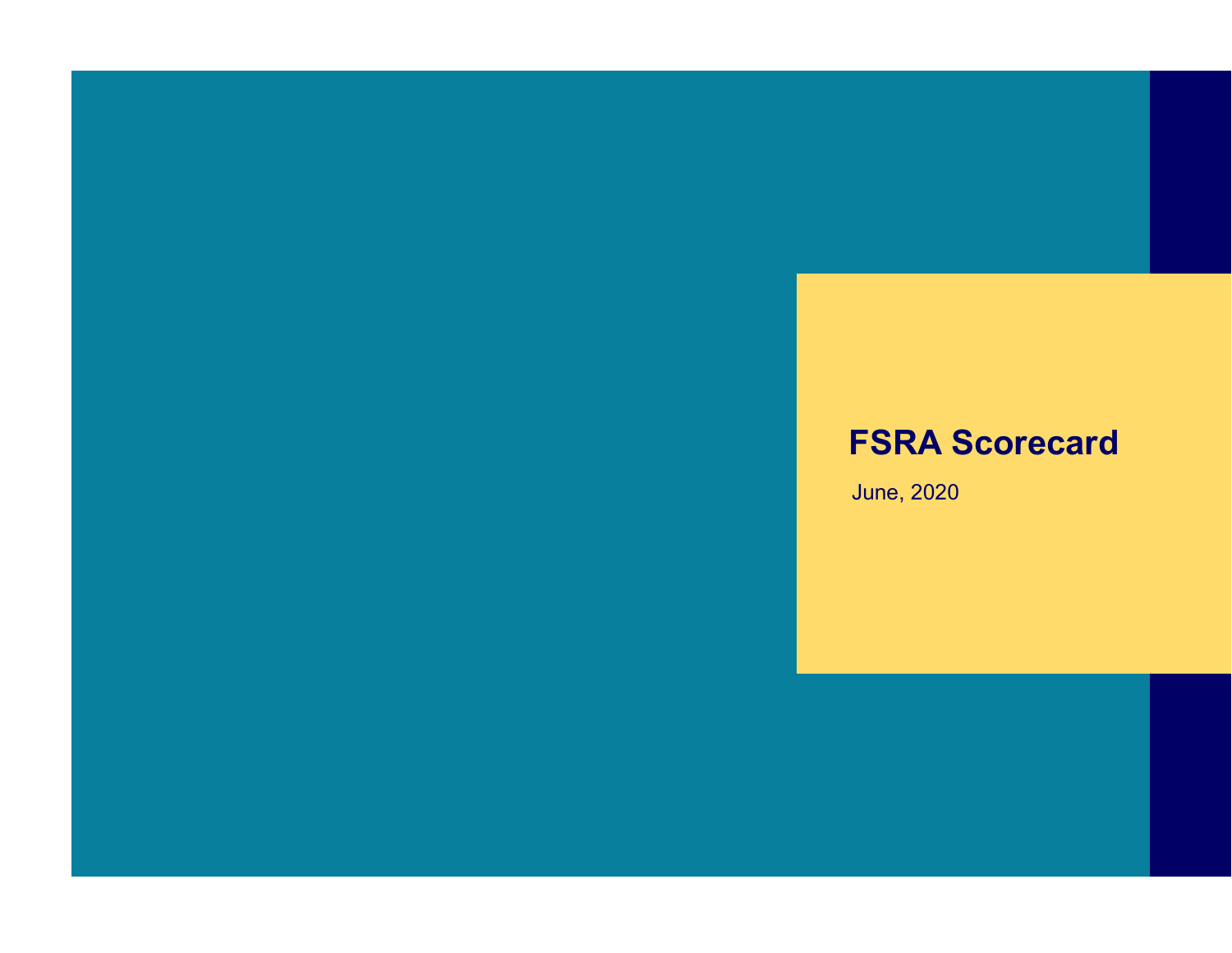# **Table of Contents**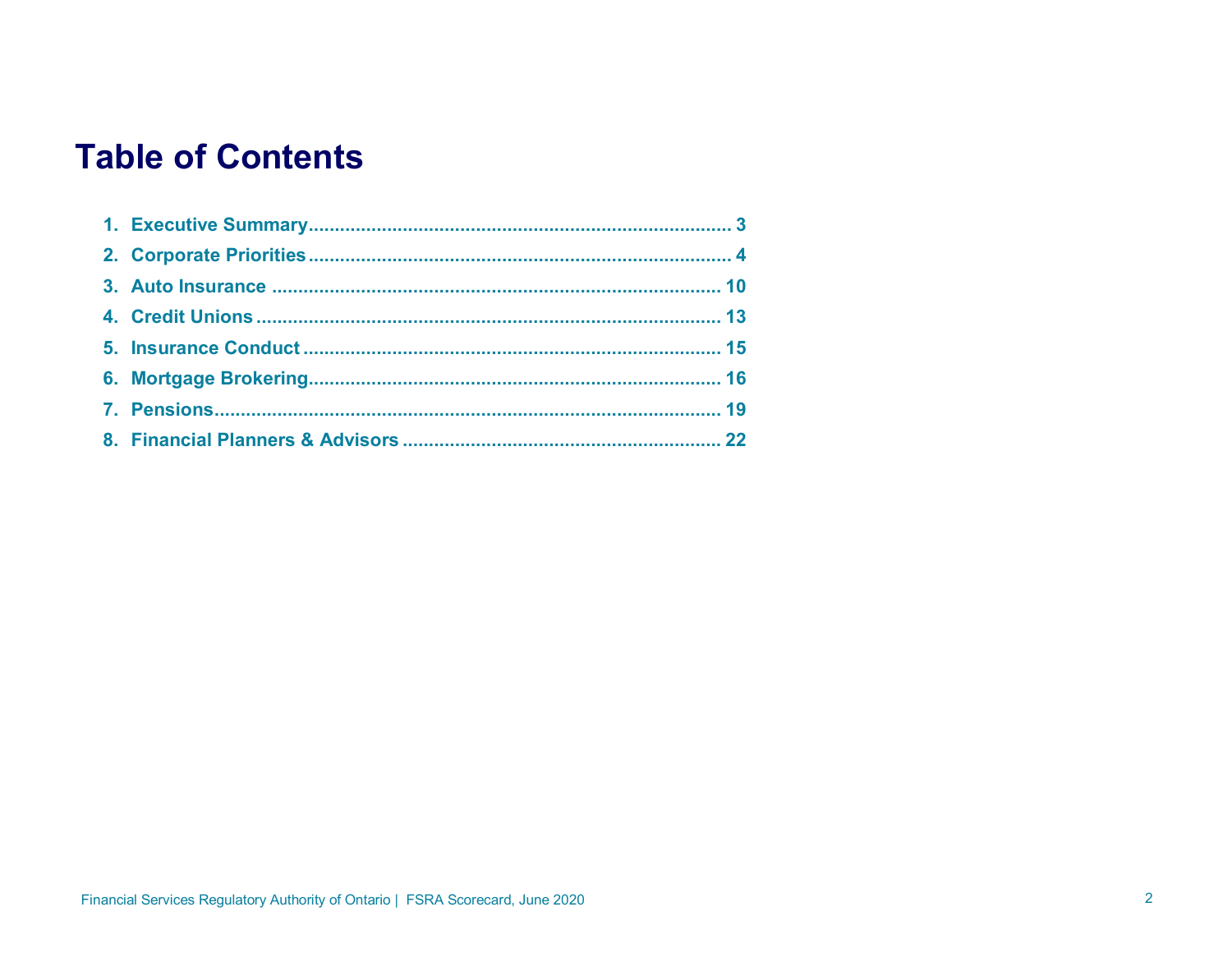# <span id="page-2-0"></span>**Executive Summary**

### **FSRA priorities 2019-20 year end assessment**

Early in fiscal 2019, the Board approved FSRA's 2019-2020 Annual Business Plan (ABP) which was approved by the Minister of Finance. The plan outlined eight corporate and 18 sector-specific priorities, and the related budget to achieve these priorities. To date, 46 per cent of the initiatives are complete, 50 per cent are in progress and four per cent have been delayed due to the declaration of provincial emergency. The attached performance assessment summarizes the progress of each priority and clearly addresses related success factors.

FSRA's two cross-sectoral priorities are burden reduction and regulatory effectiveness. In its inaugural year, FSRA realized a 51 per cent reduction in guidance inherited from its legacy agencies, following an extensive review of over 1,000 pieces. FSRA took a principles-based approach to governance within each sector and achieved very positive results, including the reduction of burden for pension administrators, more effective oversight of syndicated mortgage investments, and the streamlining of the auto insurance rate regulation process.

Despite delays to some priorities due to the declaration of provincial emergency, FSRA will regain and sustain its momentum throughout 2020 and 2021. It remains committed to transparency and accountability throughout its goal-setting and rule-making processes. FSRA management will continue to provide regular status updates to the Board, evaluate the economic impacts of the declaration of provincial emergency, and continually assess the progress of initiatives against key milestones and target completion dates.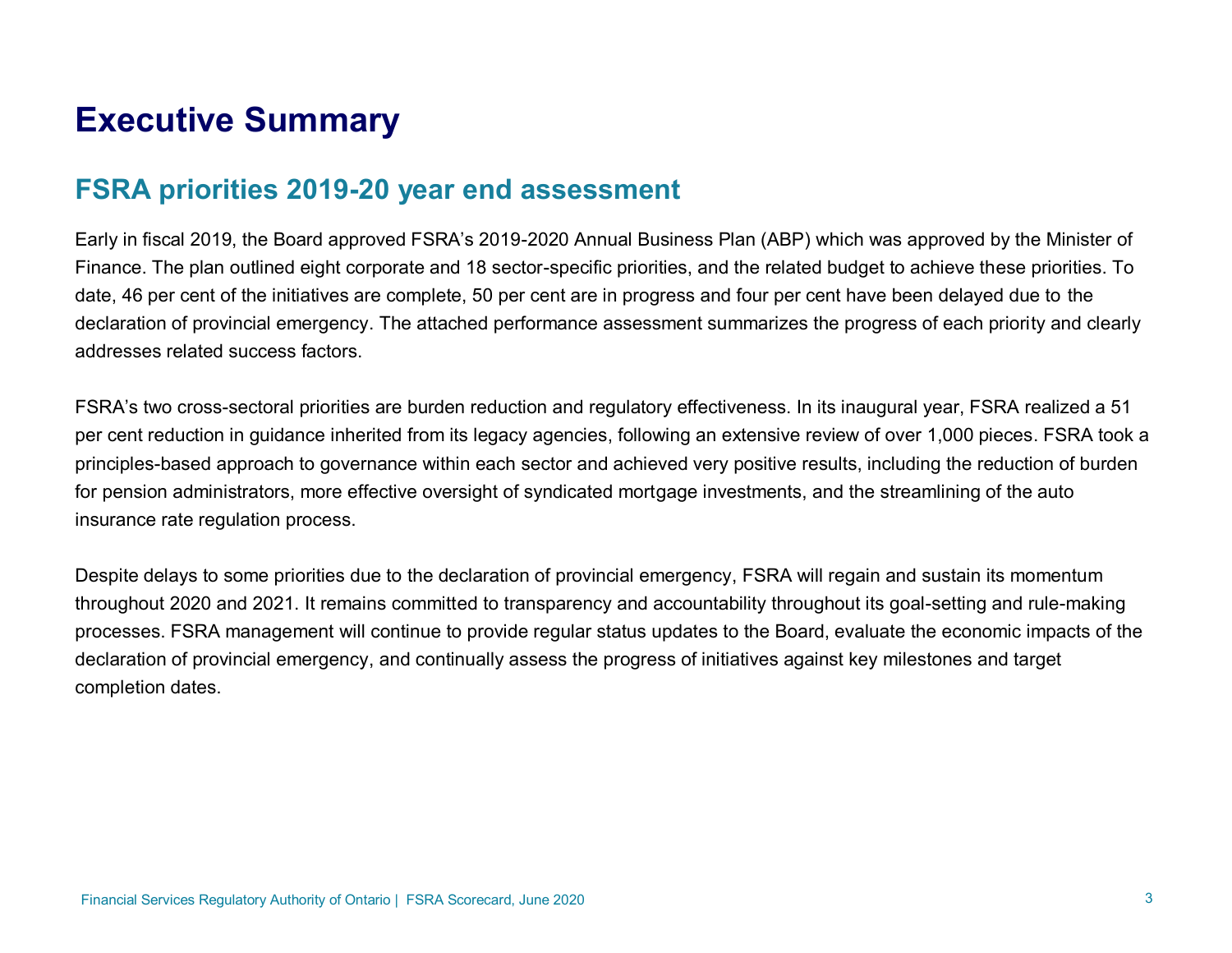#### **Overall Priorities**



<span id="page-3-0"></span>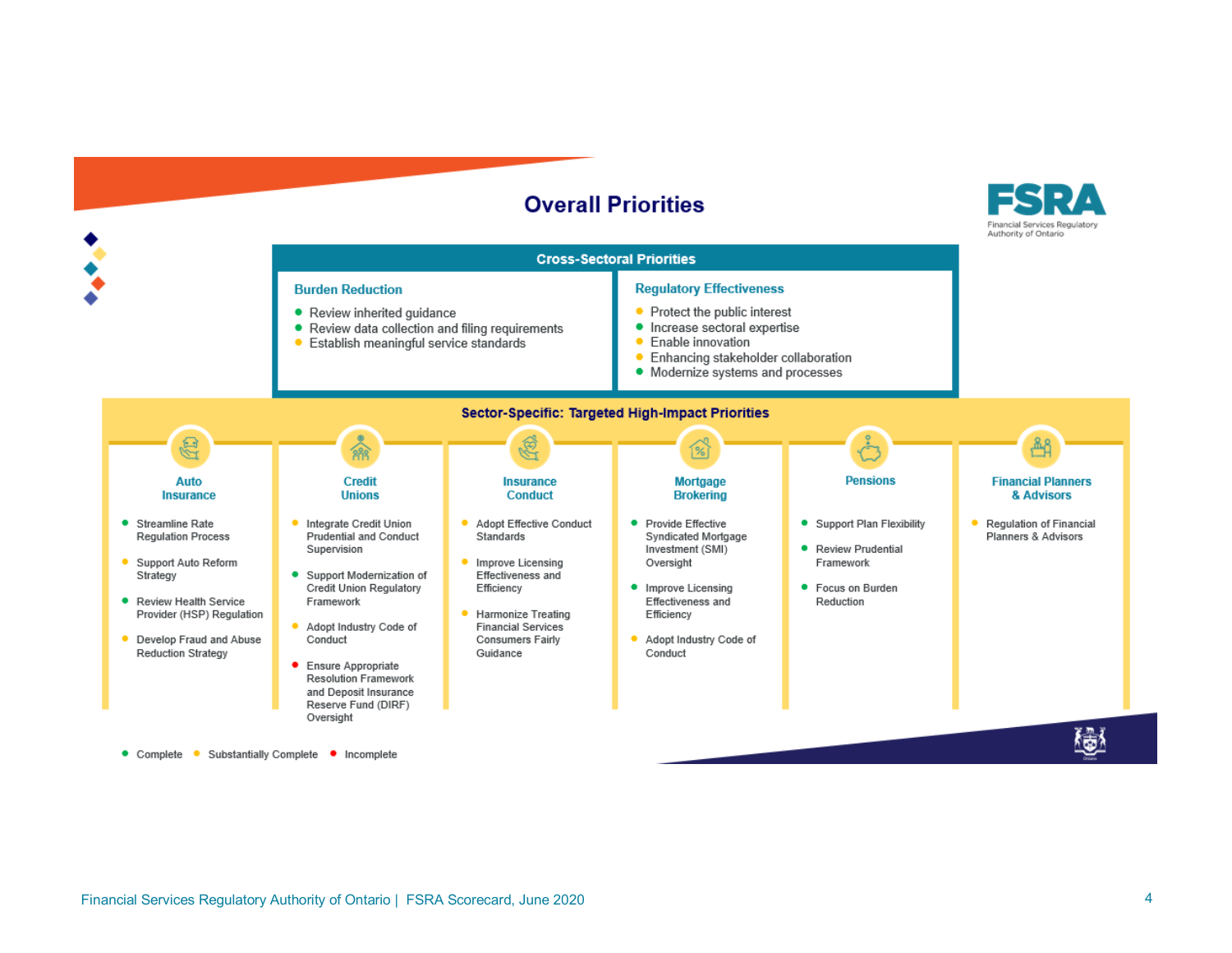## **1.0 Burden Reduction**

| <b>Priority/</b><br><b>Assessment</b>                                               | <b>ABP Year 1 Target</b>                                                                                                                                                                                                                                                                                                                                                                                    | <b>Commentary on Assessment</b>                                                                                                                                                                                                                                                                                                                                                                                                                                                                                                                                                             |
|-------------------------------------------------------------------------------------|-------------------------------------------------------------------------------------------------------------------------------------------------------------------------------------------------------------------------------------------------------------------------------------------------------------------------------------------------------------------------------------------------------------|---------------------------------------------------------------------------------------------------------------------------------------------------------------------------------------------------------------------------------------------------------------------------------------------------------------------------------------------------------------------------------------------------------------------------------------------------------------------------------------------------------------------------------------------------------------------------------------------|
| 1.1<br><b>Review</b><br><b>Inherited</b><br><b>Guidance</b>                         | Establish a principles-based framework for<br>$\bullet$<br>guidance (e.g., hierarchy; purpose; process);<br>Initiate review of all inherited guidance;<br>$\bullet$<br>If appropriate, re-issue and/or revise all high-<br>$\bullet$<br>priority guidance; and<br>Develop plan to, and commence execution<br>$\bullet$<br>of plan to, remove/simplify all low-<br>impact/low-priority/unnecessary guidance. | Priority is complete as all activities were<br>accomplished as set out in the plan.<br>New Guidance Framework has been finalized and<br>published, including new templates.<br>Completed review of all inherited guidance<br>$\bullet$<br>inherited by FSCO/DICO and successfully reduced<br>by approximately 50%.<br>Appropriate high priority guidance items have been<br>$\bullet$<br>identified by Core Regulatory areas and are to be<br>revised and/or reissued.<br>Plan for review of remaining guidance (removal,<br>rewrite, reissuance, consolidation, etc.) set for<br>F2020-21. |
| 1.2<br><b>Review Data</b><br><b>Collection</b><br>and Filing<br><b>Requirements</b> | Initiate review of data and filing<br>requirements, develop principles to guide<br>data and filing requirements, and conduct<br>stakeholder consultations on such<br>requirements and principles; and<br>After consultation with stakeholders, develop<br>a plan to, and commence an implementation<br>of plan to, reduce/refine data and filing.                                                           | Priority is complete as all 2019-20 target activities<br>were accomplished as set out in the plan.<br>A review of data and filing requirements, including<br>principles to guide data and filing requirements,<br>have been completed.<br>Stakeholder consultations were conducted to<br>confirm approach and application of principles.<br>Developed plan to implement, and have                                                                                                                                                                                                           |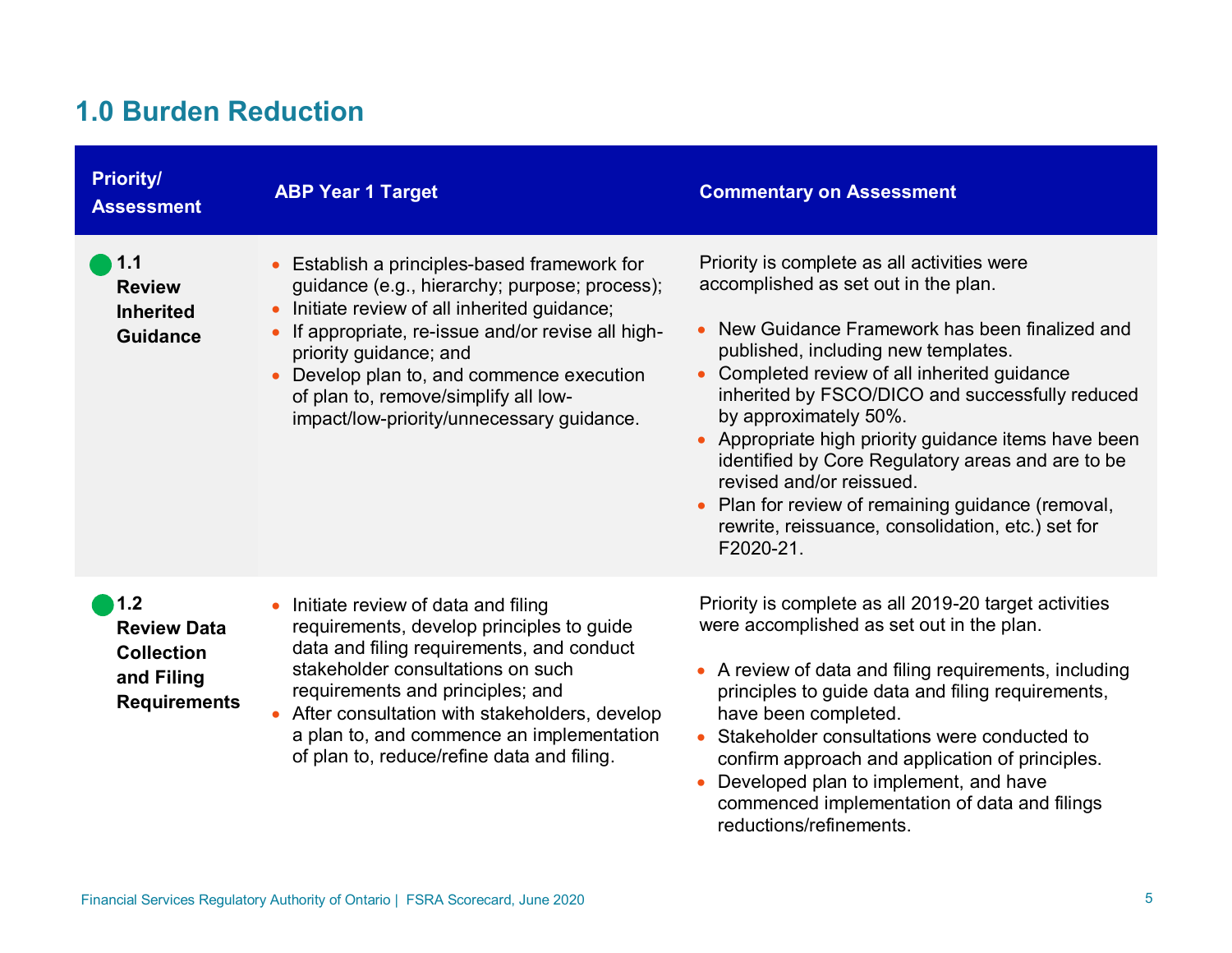• Phase one of data and filings review have been completed. Ongoing Phase 2 items will be completed as part of Modernize Systems and Processes priority.

**1.3 Establish Meaningful Service Standards**

- Complete service standards principles framework; and
- Implement updated and new service standards which are measurable.

Priority is substantially complete, as service standards are not yet fully implemented.

• Service Standards and Principles Framework have been finalized internally; however due to provincial emergency, the planned consultation has been paused.

### **2.0 Regulatory Effectiveness**

| <b>Priority/</b><br><b>Assessment</b>                                    | <b>ABP Year 1 Target</b>                                                                                                                                                                                                                                                                                                        | <b>Commentary on Assessment</b>                                                                                                                                                                                                                                                                                                                                                                                 |
|--------------------------------------------------------------------------|---------------------------------------------------------------------------------------------------------------------------------------------------------------------------------------------------------------------------------------------------------------------------------------------------------------------------------|-----------------------------------------------------------------------------------------------------------------------------------------------------------------------------------------------------------------------------------------------------------------------------------------------------------------------------------------------------------------------------------------------------------------|
| $\blacksquare$ 2.1<br><b>Protecting</b><br>the Public<br><b>Interest</b> | • Launch new website with clear and easily<br>accessible consumer information;<br>• Consumer Office in place and operating<br>under principles-based framework and<br>defined operational processes; and<br>• Complete stakeholder engagement on<br>approach, principles and research needed to<br>support consumer protection. | The priority is substantially complete; key hire for<br>Consumer Office was delayed due to recruitment<br>challenges however work continued and substantial<br>additional new work (not outlined in priority) was<br>initiated and completed.<br>Director, Consumer Office has established some<br>$\bullet$<br>operational processes and integration with core<br>regulatory teams to address consumer issues. |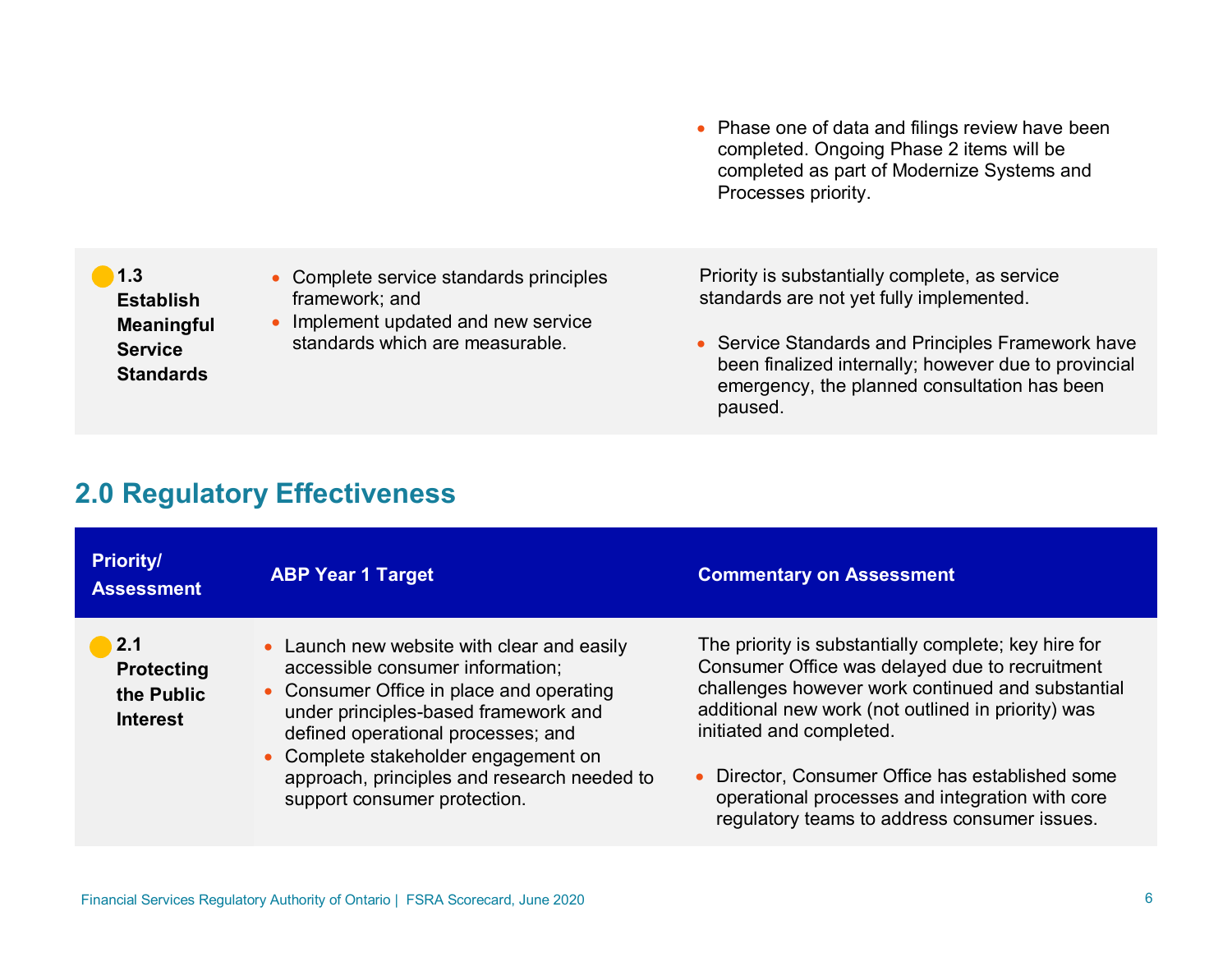|                                            |                                                                                                                                                                        | Stakeholder engagement on consumer<br>$\bullet$<br>issues/research to support consumer protection<br>has begun. Regular engagement with other key<br>stakeholders partners (OSC and other regulatory<br>partners) has begun.<br>• The Consumer Advisory Panel was created and<br>launched. Inaugural meeting held in March 2020.<br>Consumer Office established preliminary 2020-21<br>cross-sectoral research agenda and initiated work<br>on priority research and policy projects.<br>Baseline research on consumer information,<br>including inventory of FSRA website has begun<br>and targeted for completion in 2020-21.<br>Website re-design has begun with a focus on the<br>$\bullet$<br>user experience; however, this work has been<br>delayed due to declaration of provincial<br>emergency. |
|--------------------------------------------|------------------------------------------------------------------------------------------------------------------------------------------------------------------------|-----------------------------------------------------------------------------------------------------------------------------------------------------------------------------------------------------------------------------------------------------------------------------------------------------------------------------------------------------------------------------------------------------------------------------------------------------------------------------------------------------------------------------------------------------------------------------------------------------------------------------------------------------------------------------------------------------------------------------------------------------------------------------------------------------------|
| 2.2<br><b>Sectoral</b><br><b>Expertise</b> | Complete hiring of management team and<br>non-management vacancies to enhance<br>industry expertise; and<br>Complete development of targets for sectoral<br>expertise. | Priority is complete; key management have been<br>hired and non-management vacancies have been<br>identified and prioritized.<br>Recruitment completed for all management<br>$\bullet$<br>vacancies and on-going recruitment of non-<br>management staff continues in areas where gaps<br>in sectoral expertise have been identified.<br>In-house training commenced in F20 Q4 with<br>specific courses offered geared towards increasing<br>expertise.<br>Additional courses planned for Q1-Q3 F21<br>$\bullet$<br>implementation based on results of assessment<br>ensuring FSRA's ability to renew and enhance<br>expertise.                                                                                                                                                                           |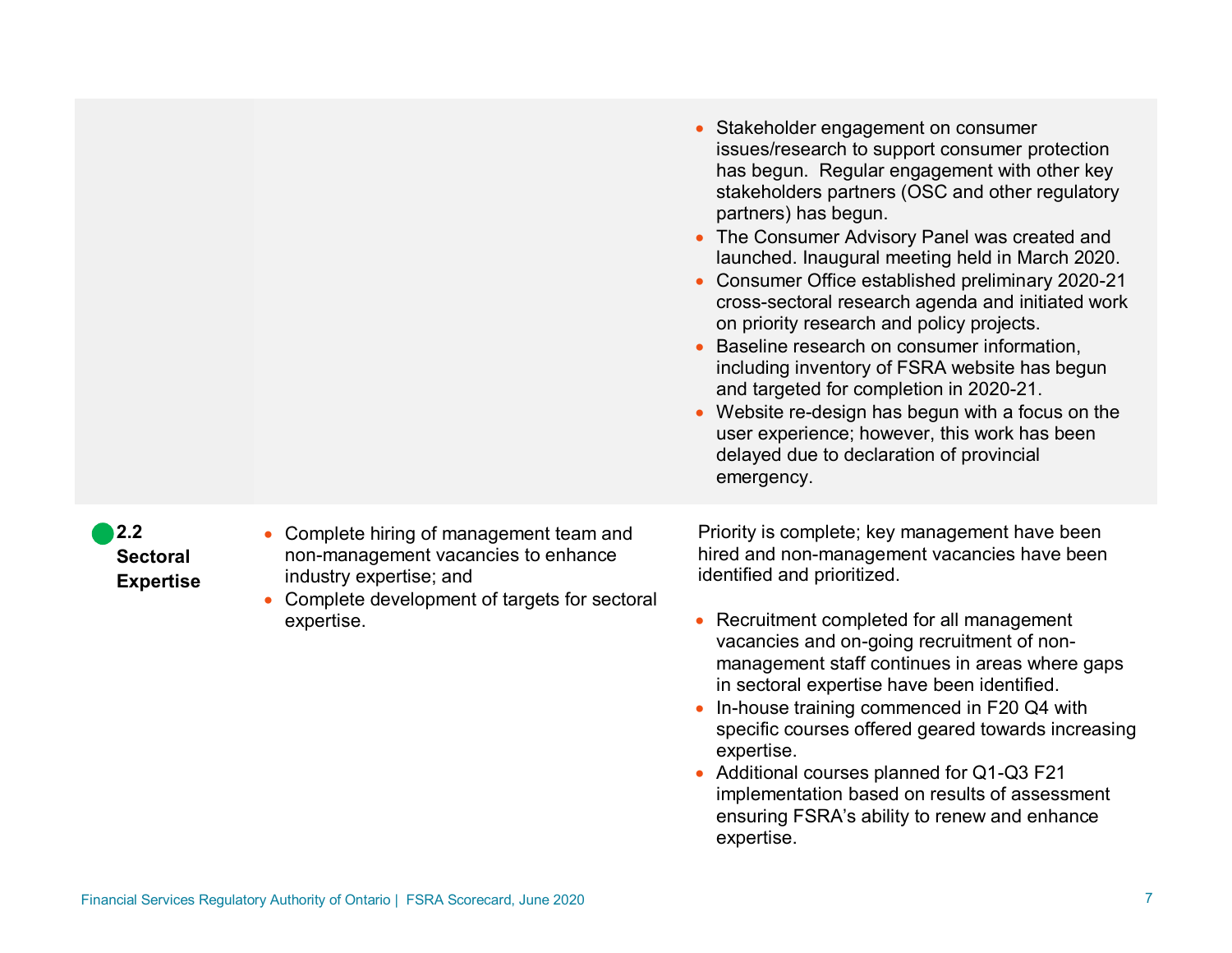Development of approach to measure metrics for sectoral expertise and credibility of the regulator with regulated sectors was completed in Q4.

#### **2.3 Enable Innovation**

- Complete development of principles and process/framework to support innovation;
- Innovation Office in place and operating under principles-based framework and operational processes; and
- Complete stakeholder engagement on innovation requirements, principles and processes.

The Priority is substantially complete and work has begun on all other year-1 targets.

- Director, Innovation fully onboarded and has established some operational processes. Remaining recruitment for remaining team initiated in Q4.
- Ongoing work on development of innovation framework, principles, process, tools, and resources, targeted for draft completion in Q1 2020-21.
- New Deliverable Achieving membership in Global Financial Innovation Network (GFIN) to engage in international regulatory harmonization.
- Engagement with core regulatory areas and external stakeholders (e.g. OSC, GFIN, etc.) to identify areas for innovation opportunities has begun. Work will continue into Q1 2020-21.
- Innovation office of FSRA established and continuing implementation of key process and preparing for external stakeholder engagement as declaration of provincial emergency restriction dictates.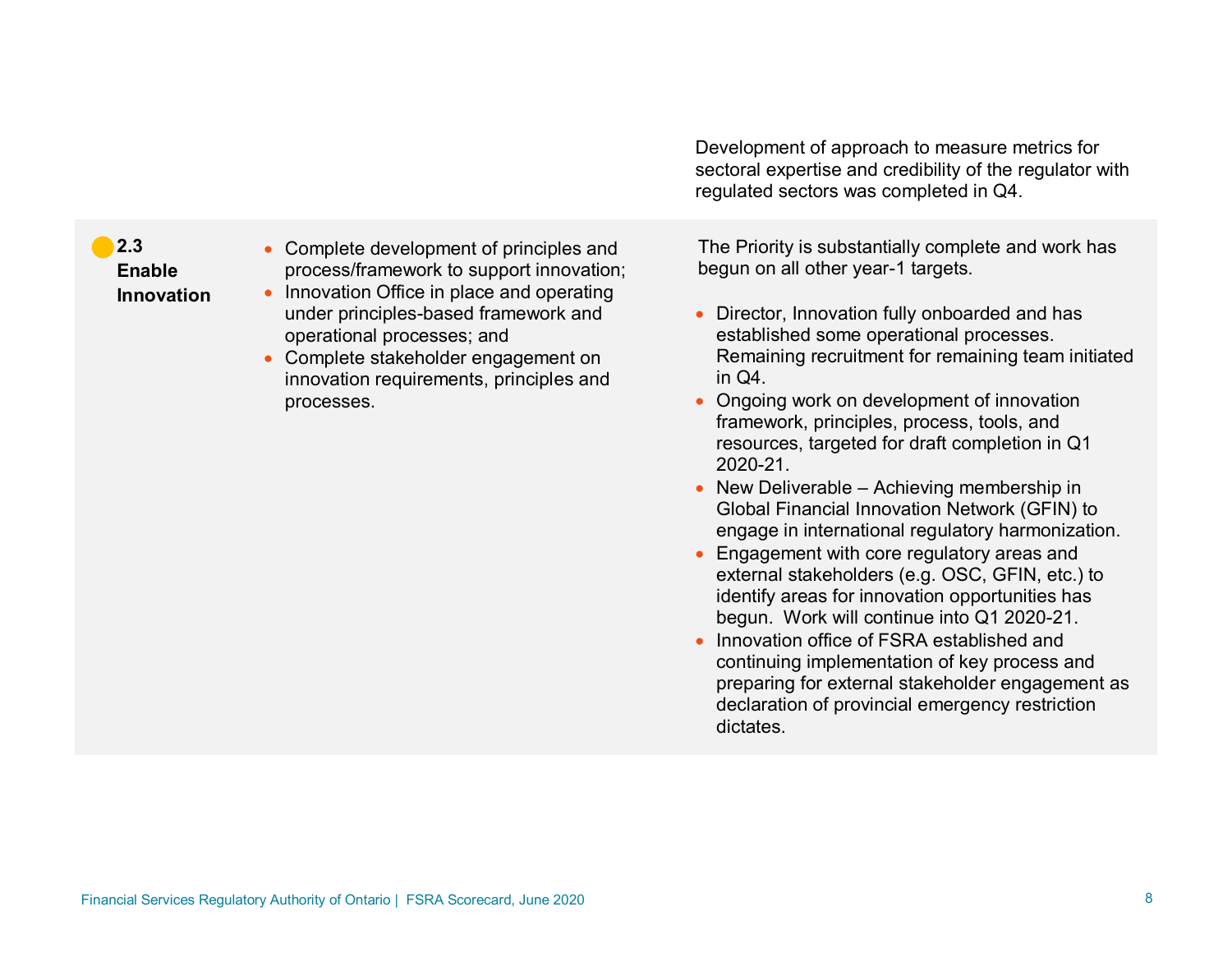| processes and sectors and develop<br>implementation roadmap and plan.          |  |
|--------------------------------------------------------------------------------|--|
|                                                                                |  |
|                                                                                |  |
|                                                                                |  |
| Financial Services Regulatory Authority of Ontario   FSRA Scorecard, June 2020 |  |

**Modernize Systems and Processes** existing IM/IT tools in consultation with stakeholders;

• Develop plan for, and commence, redesign of

• Complete review of regulatory processes and

- 
- regulatory processes;
- Develop IM/IT strategy, roadmap and design for FSRA after consultation with stakeholders (i.e., foundation) and commence

implementation of high priority items; and • Develop IM/IT strategy for key regulatory on and create the Digital Transformation Blueprint was completed.

Priority is complete as the work to prepare, consult

- Inventory of existing systems and processes complete.
- Conducted visioning session and defined future state process and systems guiding principles to be designed in parallel with Digital Transformation systems renewal.

**2.4 Enhancing Stakeholder Collaboration**

**2.5** 

- Complete review and refresh of existing stakeholder/management consultation avenues (e.g., updated mandates; participants; processes);
- Develop sector specific engagement plans after consultation with stakeholders;
- Establish board consultation mechanisms with sector representatives (industry and consumer); and
- Launch online and digital engagement tools including an improved website.

Priority is substantially complete.

FSRA has established a stakeholder strategy that includes the creation of sector-specific advisory committees. All committees follow a similar process with public terms of reference, open call for members and posting of summary minutes.

• Board SACs launched

wave of the web design.

- Pensions Technical Advisory Committees launched
- Auto Technical Advisory Committee launched
- Consumer Advisory Panel launched
- Market Conduct and Credit Unions are finalizing their approaches

Online and digital engagement will be part of the next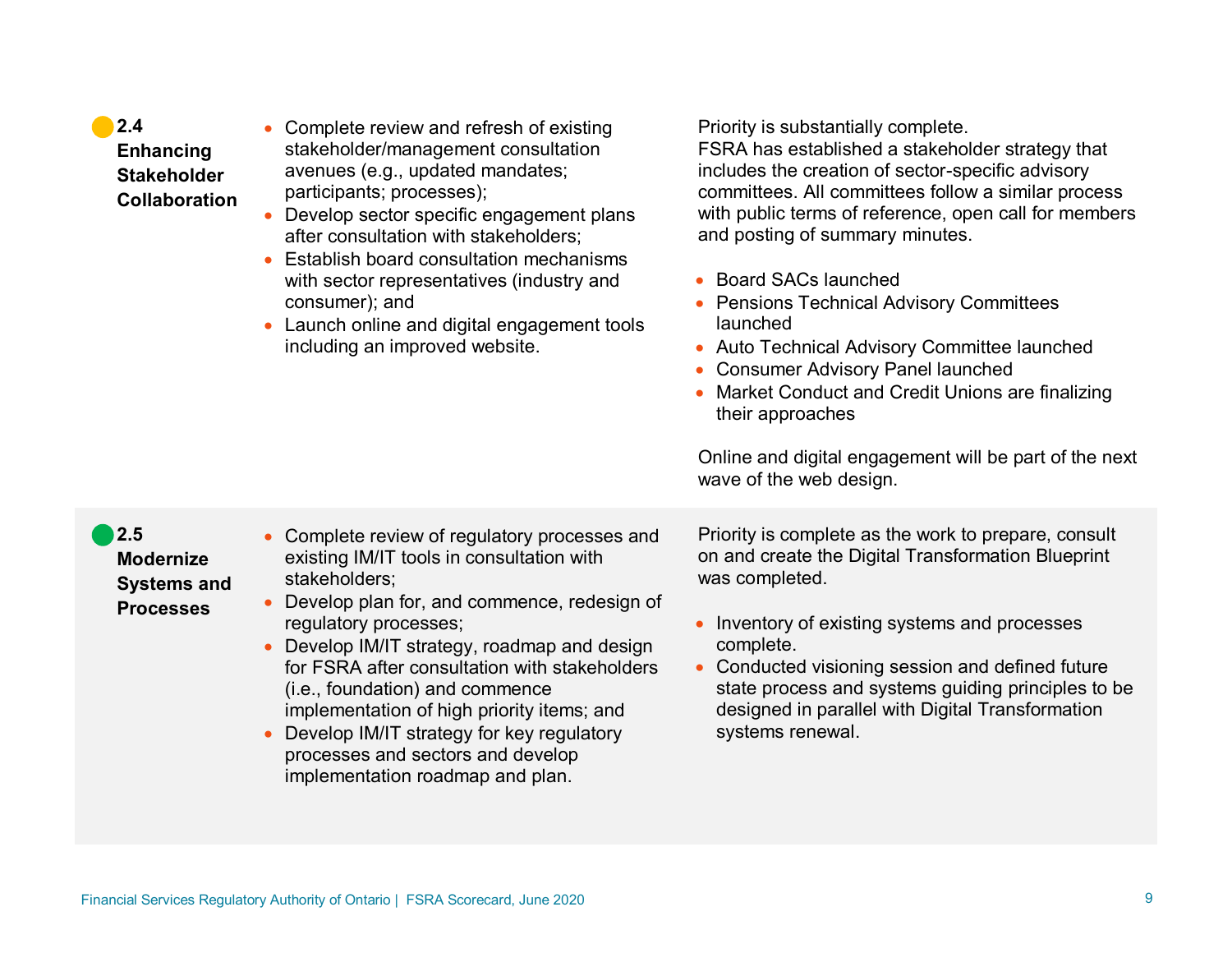- Adoption of Digital Transformation blue print, including indicative IT architecture, data model and business process models for each key regulatory group. Focus is now on the implementation roadmap, high-level plan, supporting budget and procurement underway.
- Initiated high priority business improvements in Pensions, market conduct and auto sectors. Continued process improvement through Workday implementation.

| <b>Priority/</b><br><b>Assessment</b>                                   | <b>ABP Year 1 Target</b>                                                                                                                                                         | <b>Commentary on Assessment</b>                                                                                                                                                                                                                                                                                                                                                                                                                                                                                                                                                                                              |
|-------------------------------------------------------------------------|----------------------------------------------------------------------------------------------------------------------------------------------------------------------------------|------------------------------------------------------------------------------------------------------------------------------------------------------------------------------------------------------------------------------------------------------------------------------------------------------------------------------------------------------------------------------------------------------------------------------------------------------------------------------------------------------------------------------------------------------------------------------------------------------------------------------|
| 3.1<br><b>Streamline</b><br>Rate<br><b>Regulation</b><br><b>Process</b> | • Complete consultation with stakeholders on<br>auto rate regulation process improvements;<br>and<br>Implement process improvements, including<br>$\bullet$<br>revised guidance. | Priority is complete; development, consultation and<br>implementation of the Standard Filing Approach and<br>other process improvements occurred.<br>• A Standard Filing Approach for rate filing was<br>issued in October after stakeholder consultation<br>with a 25-day service guarantee.<br>• Major Filing process changes inspired by the new<br>Standard Filing reduced cycle time by over 30%.<br>This priority's scope was limited to FSRA's current<br>regulatory authority. Transform Rate Regulation is<br>proposed for 2020-2021 as a "ground-up" review of<br>Ontario auto rate regulation and work has begun. |

### <span id="page-9-0"></span>**3.0 Auto Insurance Sector**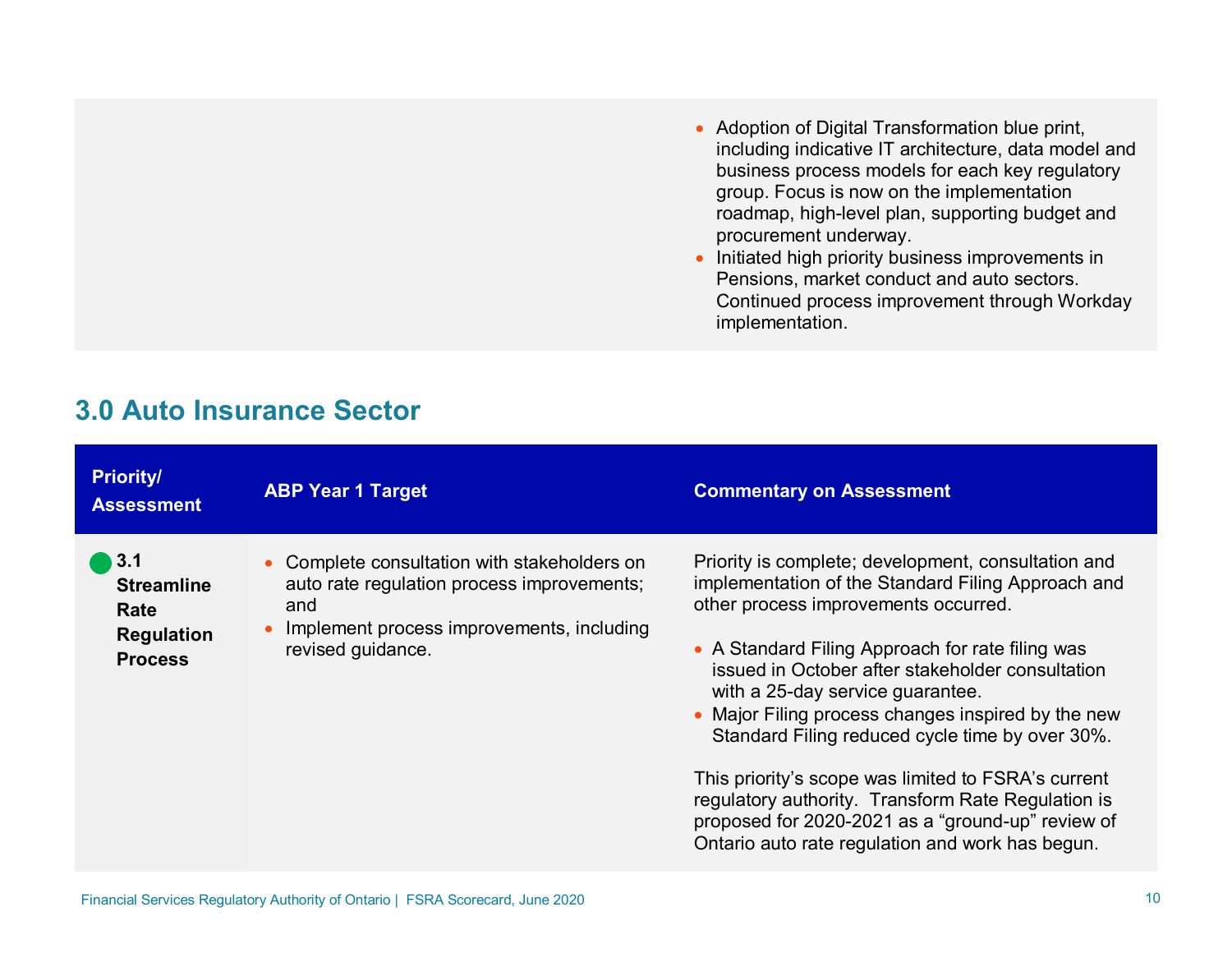| 3.2<br><b>Support</b><br><b>Auto Reform</b><br><b>Strategy</b>                                           | Participate in stakeholder consultation and<br>review of auto insurance as required by<br>MOF; and<br>Develop implementation plan for FSRA to<br>support any reforms identified in Year 1. | Priority is substantially complete. Key activities<br>included:<br>• Participated in stakeholder consultations and<br>reviews led by government.<br>Implemented Electronic Proof of Insurance.<br>Developed and issued Innovative Auto Insurance<br>Products-Subscriptions ("IAIP-S") Guidance.<br>Supplemental actions within FSRA's control<br>implemented or in progress include a new entrant<br>outreach strategy, removal of spent usage based<br>insurance (UBI) guidance and reforming Ontario<br>Claim Form (OCF) 1 - the SABS claim application.                               |
|----------------------------------------------------------------------------------------------------------|--------------------------------------------------------------------------------------------------------------------------------------------------------------------------------------------|------------------------------------------------------------------------------------------------------------------------------------------------------------------------------------------------------------------------------------------------------------------------------------------------------------------------------------------------------------------------------------------------------------------------------------------------------------------------------------------------------------------------------------------------------------------------------------------|
| 3.3<br><b>Review</b><br><b>Health</b><br><b>Service</b><br><b>Provider</b><br>(HSP)<br><b>Regulation</b> | • Complete review in consultation with<br>stakeholders, including identifying core goals<br>and developing an implementation plan for<br>recommended changes.                              | Priority is complete because the review, consultation,<br>identification of core goals and an implementation<br>plan for recommended changes was completed.<br>Consulted and reflected stakeholder feedback in<br>review findings including core goals. Consultations<br>included:<br>initial Industry Advisory Group sessions<br>participation in MOF consultations and working<br>groups<br>participation in HSP-led webinar<br>consultation on FSRA priorities<br>ad-hoc engagement i.e. consultation on Annual<br><b>Information Return</b><br><b>Stakeholder Advisory Committee</b> |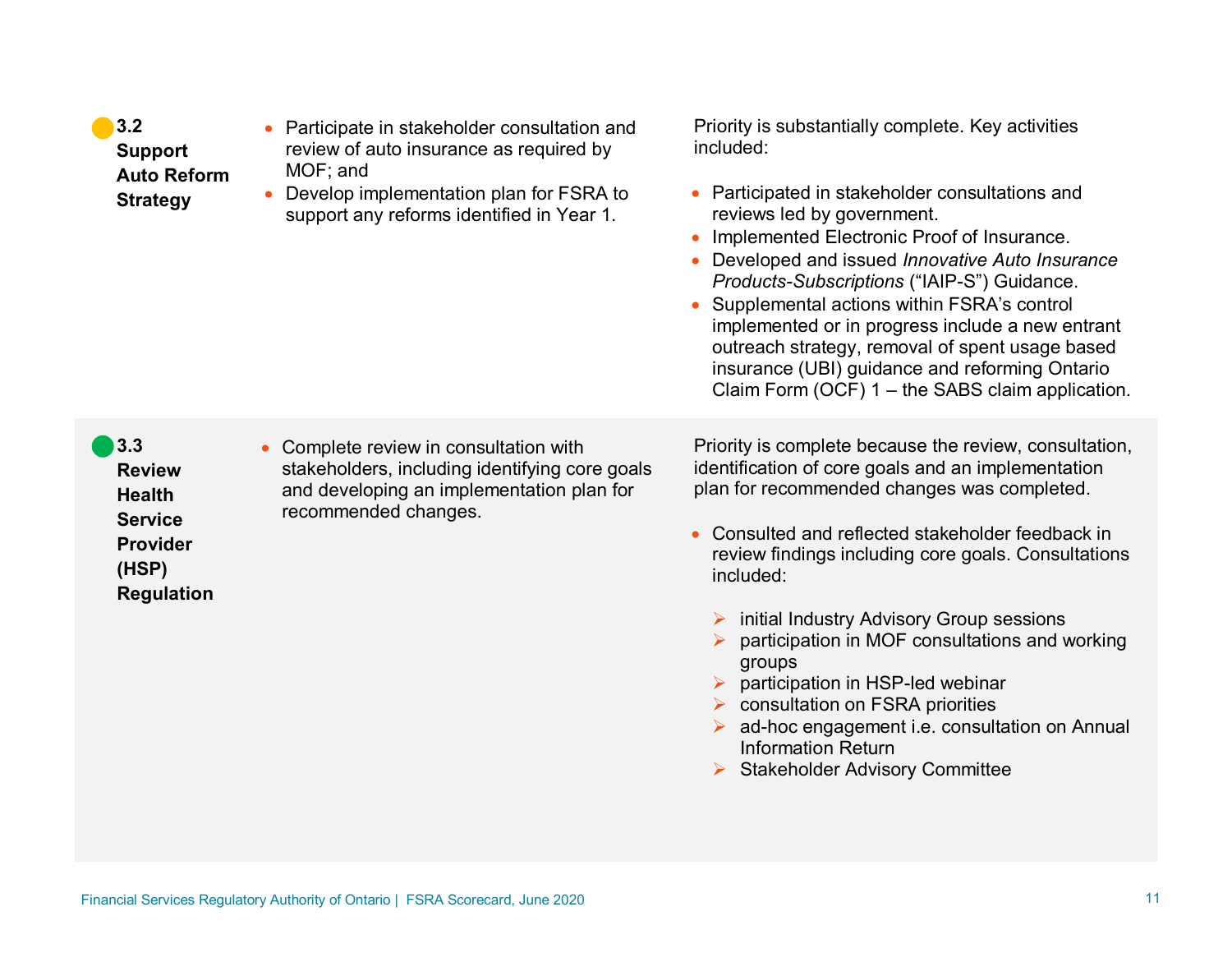- **3.4 Develop Fraud and Abuse Reduction Strategy**
- Consult on, and establish, forum/process for government, regulators and other stakeholders to evaluate and improve control of fraud and claims abuse; and
- Report to MOF on recommendations to reduce fraud and claims abuse.

Priority is substantially complete. FSRA is in the final stage of finalizing its plan. This plan will include:

• Identified HSP data & analytics requirements and recommended implementation through Auto Insurance Data and Analytics Strategy.

**1.** Identified and implemented early measures that reduce regulatory burden and increase effectiveness (such as reduction in information sought through the HSP Annual Information

**2.** Undertake a ground-up rebuild of HSP

Fraud & Abuse Strategy.

oversight as part of FSRA's Auto Insurance

- A disciplined approach to identify FSRA's objectives, principles, framework and mandates for FSRA, insurers, and proposed industry entity.
- Identification of the eco-system: governments, regulators, regulated entities, suppliers and other stakeholders.
- Targeted consultations.

• Recommendations:

Return).

• Assessment of reporting, data availability and gaps.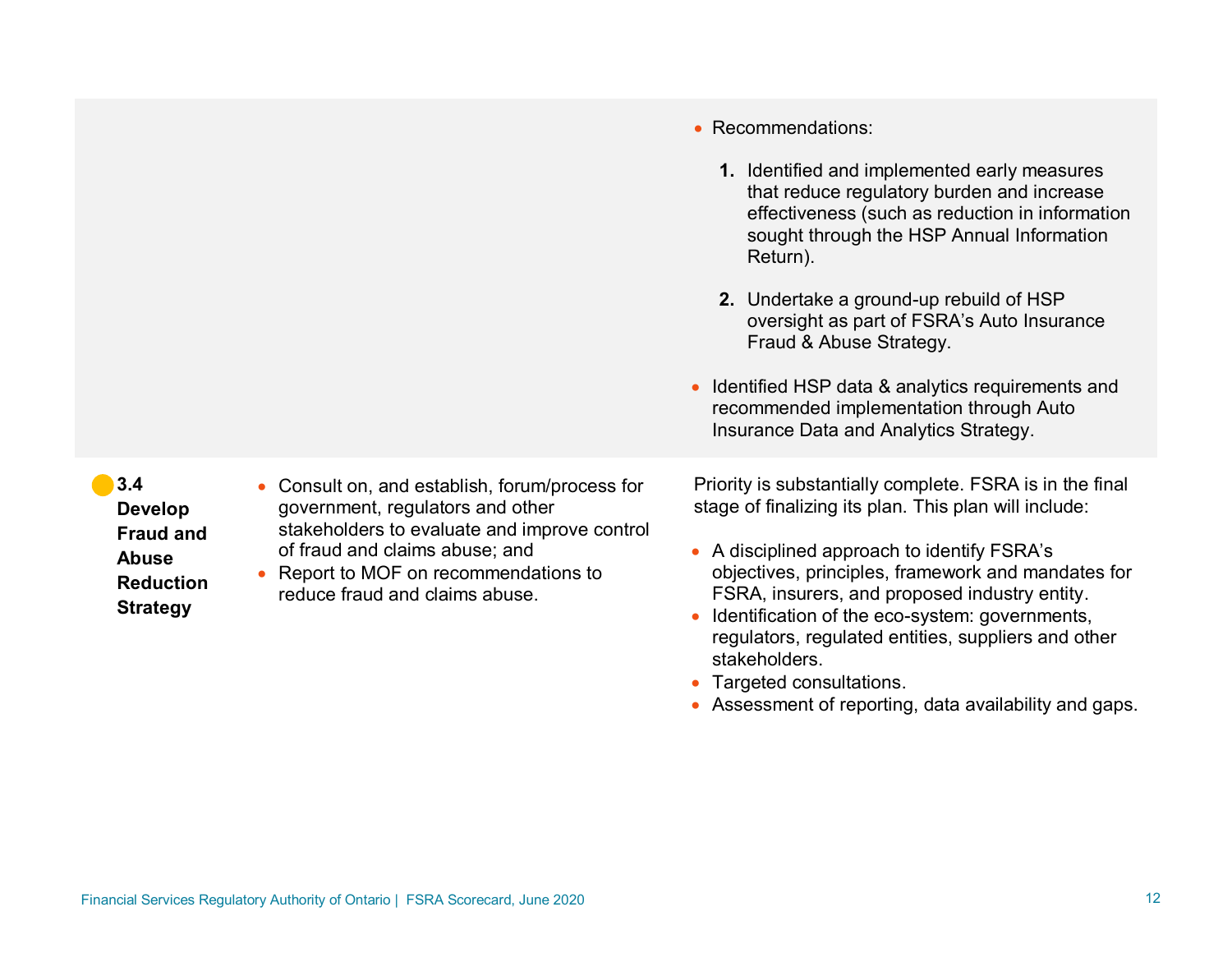## <span id="page-12-0"></span>**4.0 Credit Union Sector**

| <b>Priority/</b><br><b>Assessment</b>                                                                               | <b>ABP Year 1 Target</b>                                                                                                                                                                                                                                                                                                                                                        | <b>Commentary on Assessment</b>                                                                                                                                                                                                                                                                                                                                                                                                                                                                                                                                                                                                                                                                    |
|---------------------------------------------------------------------------------------------------------------------|---------------------------------------------------------------------------------------------------------------------------------------------------------------------------------------------------------------------------------------------------------------------------------------------------------------------------------------------------------------------------------|----------------------------------------------------------------------------------------------------------------------------------------------------------------------------------------------------------------------------------------------------------------------------------------------------------------------------------------------------------------------------------------------------------------------------------------------------------------------------------------------------------------------------------------------------------------------------------------------------------------------------------------------------------------------------------------------------|
| 4.1<br>Integrate<br><b>Credit Union</b><br><b>Prudential</b><br>and Conduct<br><b>Supervision</b>                   | Put integration plan in place and implement;<br>and<br>Develop enhanced, integrated supervision<br>approach.                                                                                                                                                                                                                                                                    | Priority is substantially complete; full completion of<br>the deliverables expected shortly after year-end.<br>• Greater integration within Market Conduct to<br>CU&P.<br>• Project plan underway for Credit Union supervisory<br>framework; work will touch on all CU priorities.                                                                                                                                                                                                                                                                                                                                                                                                                 |
| 4.2<br><b>Support</b><br><b>Modernization</b><br>of Credit<br><b>Union</b><br><b>Regulatory</b><br><b>Framework</b> | Participate in MOF-led work to modernize the<br>credit union legislative and regulatory<br>framework; develop and implement plan for<br>FSRA to complete any delegated work;<br>Review DICO guidance; identify and make<br>progress on revision of priority rules and<br>guidance; and<br>Show substantial progress on rule-making to<br>replace DICO external-focused by-laws. | Priority is complete as FSRA has provided support to<br>MOF in their development of the legislative<br>framework.<br>Reviewed existing DICO guidance and removed<br>items that were no longer necessary. Worked with<br>stakeholders to prioritize further review/<br>development of DICO guidance and rules.<br>Developed draft residential mortgage lending<br>guidance and consulted with stakeholders.<br>Broader public consultation to be completed after<br>provincial emergency order is lifted (expected Fall<br>2020).<br>Issued a new rule on Deposit Advertising (formerly<br>known as DICO By-Law #3).<br>Work has begun to draft principles for a rule to<br>replace DICO By-Law #5. |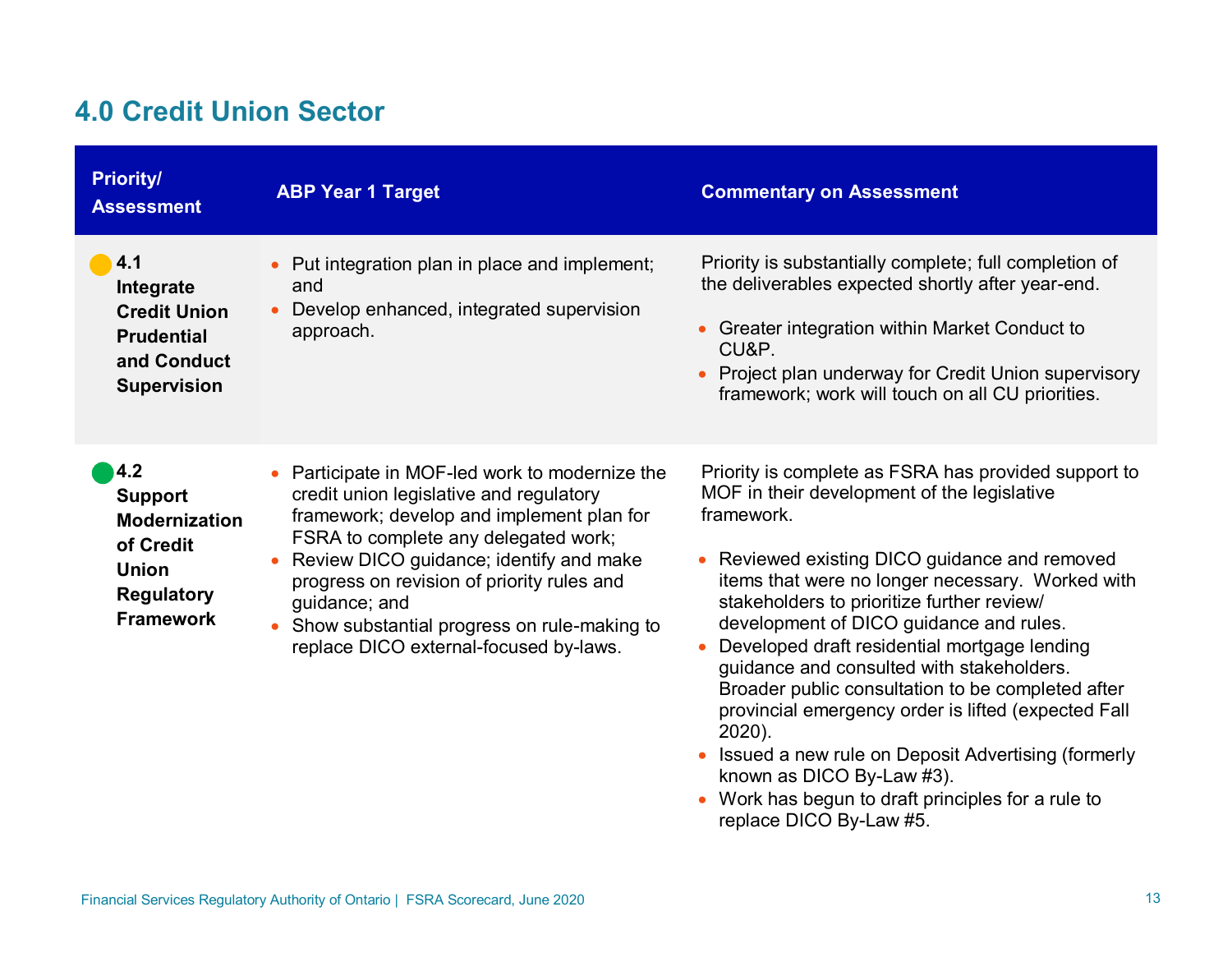| 4.3<br><b>Adopt</b><br><b>Industry Code</b><br>of Conduct                                       | Consult with industry and other regulators on<br>proposed code;<br>• Accept industry's code of conduct or<br>articulate reasons why the code cannot be<br>used by FSRA; and<br>If appropriate, develop and commence<br>associated supervisory plan and<br>organizational readiness to implement<br>ongoing supervision against the code.                                                                                                                                                                                                                 | Priority is substantially complete; FSRA has worked<br>with CCUA to finalize the content of its industry-led<br>Market Conduct Code (MCC), for adoption by credit<br>unions by the end of 2020.<br>FSRA has commented on the CCUA's MCC and<br>finalized content.<br>FSRA has held discussions with other credit union<br>stakeholders on their development of a similar<br>code.<br>FSRA has discussed the MCC with other<br>regulators and considered approaches being taken<br>in other jurisdictions.<br>The timing for implementation of a plan for<br>supervision against the code to be aligned with<br>industry plans to adopt the MCC by the end of<br>2020. |
|-------------------------------------------------------------------------------------------------|----------------------------------------------------------------------------------------------------------------------------------------------------------------------------------------------------------------------------------------------------------------------------------------------------------------------------------------------------------------------------------------------------------------------------------------------------------------------------------------------------------------------------------------------------------|-----------------------------------------------------------------------------------------------------------------------------------------------------------------------------------------------------------------------------------------------------------------------------------------------------------------------------------------------------------------------------------------------------------------------------------------------------------------------------------------------------------------------------------------------------------------------------------------------------------------------------------------------------------------------|
| 4.4<br><b>Ensure</b><br><b>Appropriate</b><br><b>Resolution</b><br>and DIRF<br><b>Framework</b> | Develop enhanced resolution strategy and<br>recovery plan requirements in consultation<br>with stakeholders and establish<br>framework/guidance for implementation and<br>supervision;<br>Update DIRF governance framework<br>including establishment of a FSRA Board<br>committee to oversee DIRF;<br>Update framework for assessing DIRF<br>adequacy after stakeholder consultation and<br>apply for FY 2020-21; and<br>Complete, in FY 2019-20, an actuarial report<br>on DIRF adequacy (to be provided to the<br>Minister of Finance in FY 2020-21). | Priority is incomplete; work continues on FSRA's<br>recovery and resolution framework (delayed due to<br>declaration of provincial emergency).<br>Appropriate framework and Board committee<br>reporting to oversee DIRF have been established<br>and work is underway.<br>Review of credit union liquidity requirements and<br>liquidity management in Ontario underway.<br>• DIRF adequacy work underway and on track.                                                                                                                                                                                                                                              |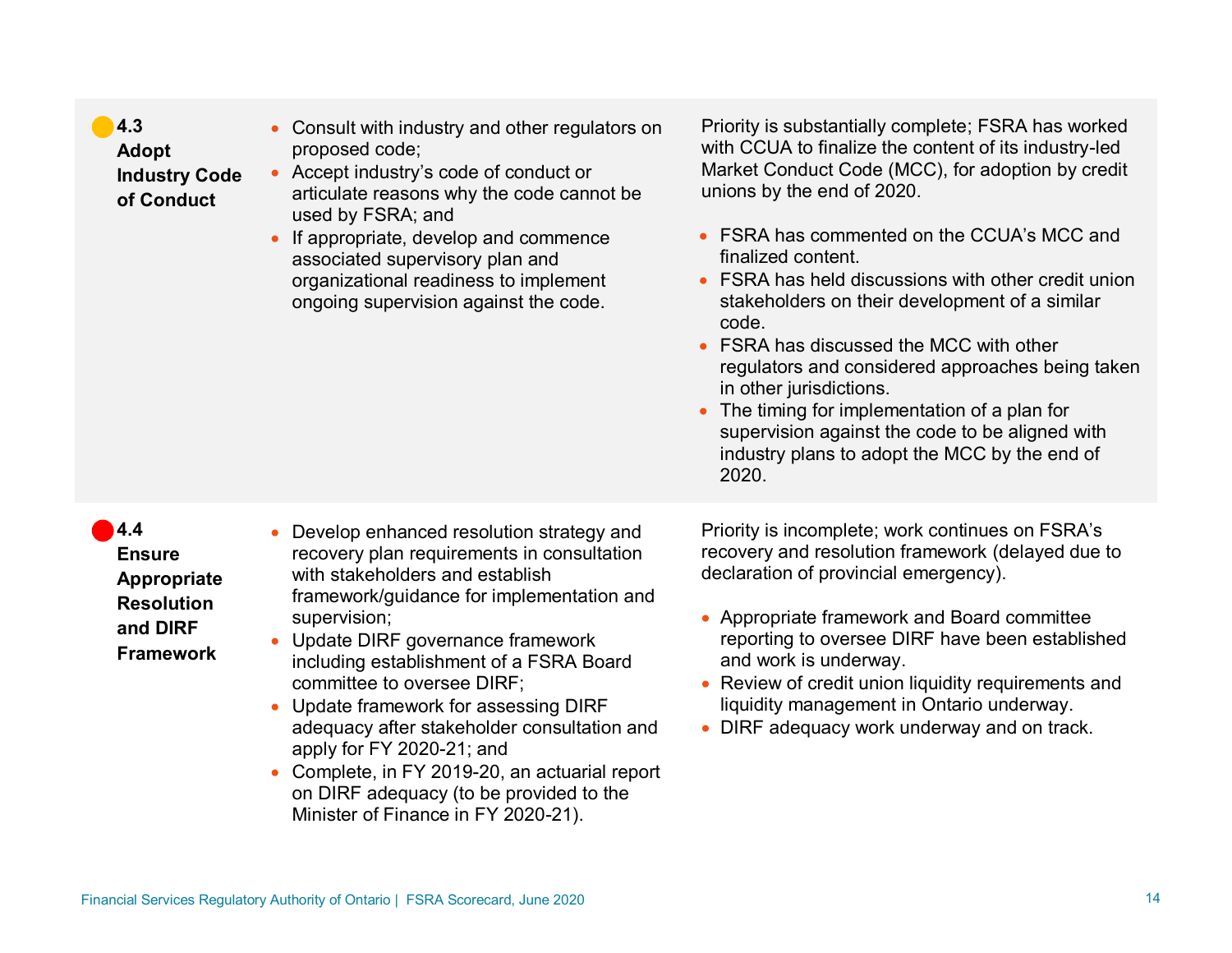### <span id="page-14-0"></span>**5.0 Insurance Conduct Sector**

| <b>Priority/</b><br><b>Assessment</b>                                    | <b>ABP Year 1 Target</b>                                                                                                                               | <b>Commentary on Assessment</b>                                                                                                                                                                                                                                             |
|--------------------------------------------------------------------------|--------------------------------------------------------------------------------------------------------------------------------------------------------|-----------------------------------------------------------------------------------------------------------------------------------------------------------------------------------------------------------------------------------------------------------------------------|
| $\blacksquare$ 5.1<br><b>Adopt</b><br><b>Effective</b><br><b>Conduct</b> | • Consult with stakeholders and insurers to<br>understand industry expectations and to<br>further evaluate/improve conduct<br>requirements.            | Priority is substantially complete.<br>Auto                                                                                                                                                                                                                                 |
| <b>Standards</b>                                                         | • Collect, validate and analyze internal data to<br>assess specific market conduct issues and<br>determine how to address gaps in oversight<br>(MGAs). | Market Conduct has consulted with stakeholders<br>$\bullet$<br>in the auto insurance sector as well as RIBO with<br>a focus on the Take All Comers (TAC) rule.<br>Launch of a coordinated notice from FSRA and<br>$\bullet$<br>RIBO and a "Dear CEO" letter issued by FSRA. |

#### **Market Conduct**

- Market Conduct obtained stakeholder feedback from Insurers and industry associations such as CLHIA, CAFII, CAILBA, and IFB.
- Analyzed available data (ASMC, complaints) to assess market conduct issues and to identify gaps in oversight. Market Conduct is developing an approach to study the state of the Insurer-MGA Relationship in Ontario.
- Identified some of the risks, gaps, and trends specifically in relation to the insurer oversight of the independent agent distribution channel.
- Adapted Take All Comers reviews for distance reviews; preparing for supervisory reviews.
- Ongoing consultation with insurers regarding distribution channels.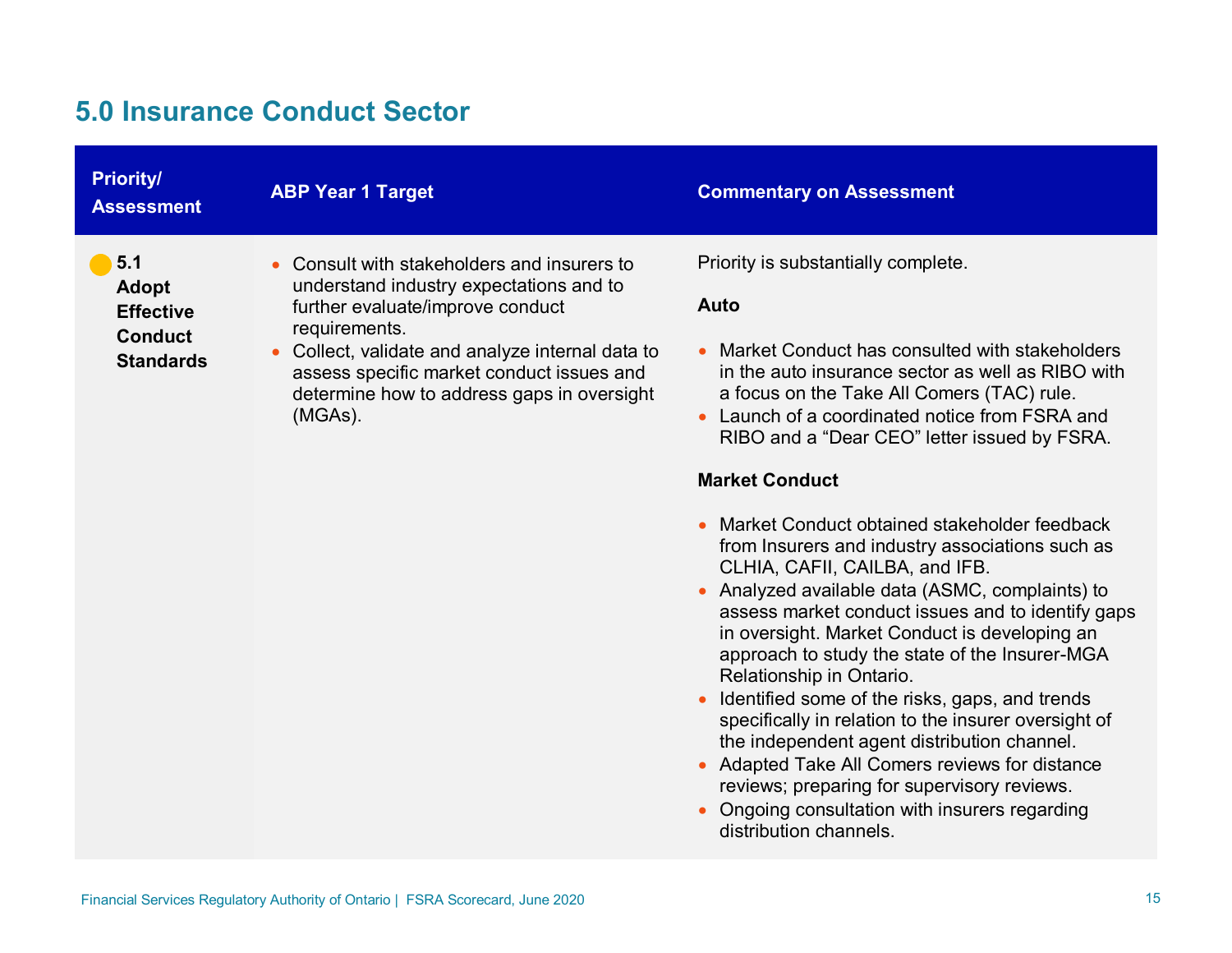- **5.2 Improve Licensing Effectiveness and Efficiency**
- Streamline licensing approvals and improve the service levels being provided.

Priority is substantially underway with the need to continue to focus on consistent service levels. Priority IT investments began in Q4.

- A Licensing landing page that will be added to the FSRA website to enable ease of access to information.
- Page will include links to each type of license with information on the requirements as well as expected processing times for both clean and escalated applications.
- This level of transparency will inform our licensees in real time.
- FSRA continues to develop and integrate internal improvements (e.g. moving to electronic platforms) to make licensing more effective and efficient despite declaration of provincial emergency challenges.
- Improved service levels achieved through effective issues triaging, more efficient file assignment, prioritization, stakeholder engagement and targeted application of resources.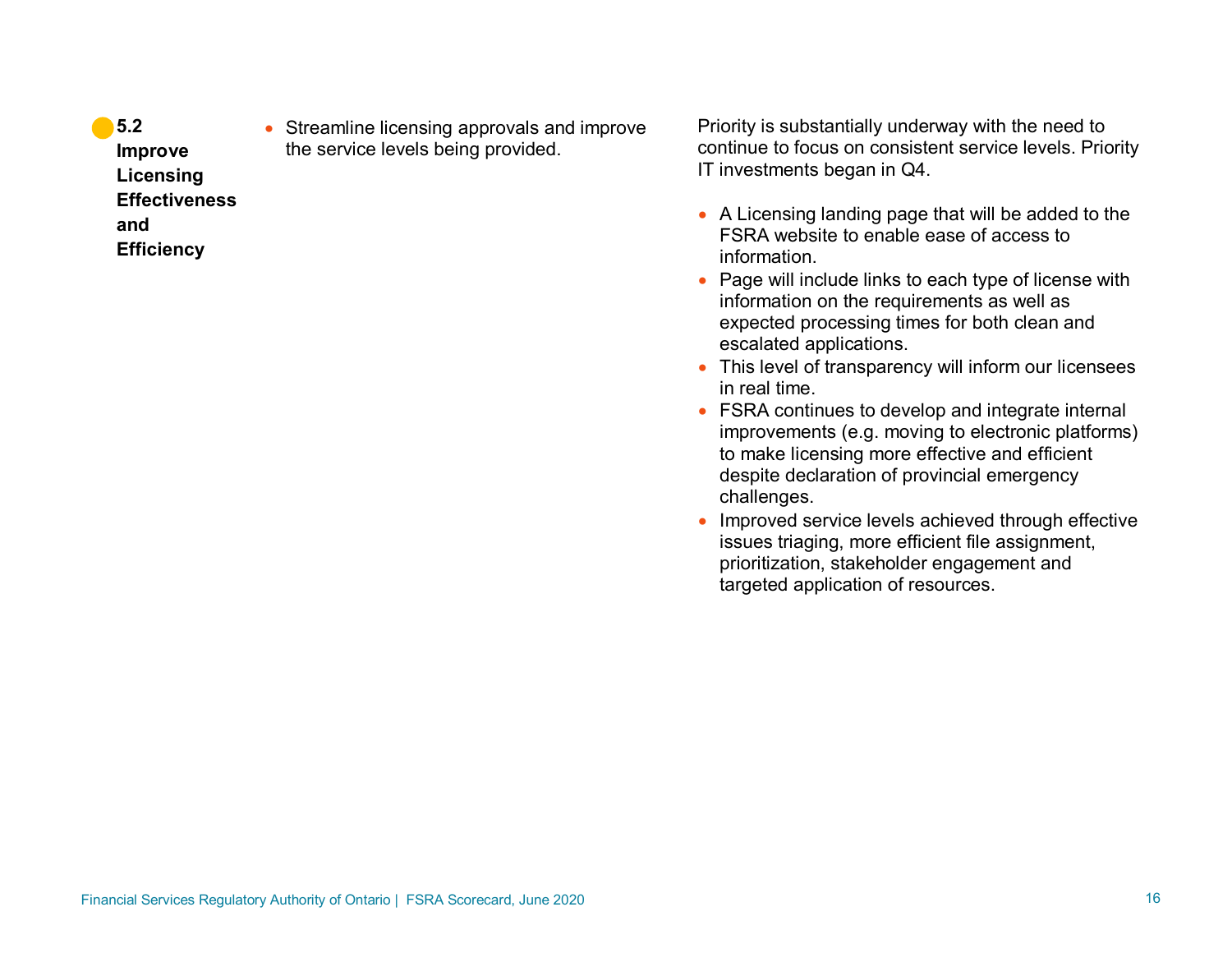<span id="page-16-0"></span>**5.3 Harmonize Treating Financial Services Consumers Fairly Guidance**

• Provide clarity on Fair Treatment of Consumers (FTC) guidance in Ontario, how it is consistent with CCIR/CISRO guidance; and

• Develop, in consultation with stakeholders, examples of acceptable and unacceptable consumer treatment.

Priority is substantially complete.

- Guidance developed and will be published for consultation to confirm overall approach.
- Examples of acceptable and unacceptable consumer treatment are under development in consultation with stakeholders (as part of approach guidance) and will be completed as part of ongoing work identified as a conduct priority for F20-21.
- Final post-consultation guidance approach document, along with consultation summary, to be posted in Q2 of F2020-21 (delayed due to declaration of provincial emergency).

#### **6.0 Mortgage Brokering Sector**

| <b>Priority/</b><br><b>Assessment</b>                                     | <b>ABP Year 1 Target</b>                                                                                                                                                                                                                                                                                                                                       | <b>Commentary on Assessment</b>                                                                                                                                                                                                                                      |
|---------------------------------------------------------------------------|----------------------------------------------------------------------------------------------------------------------------------------------------------------------------------------------------------------------------------------------------------------------------------------------------------------------------------------------------------------|----------------------------------------------------------------------------------------------------------------------------------------------------------------------------------------------------------------------------------------------------------------------|
| $\blacksquare$ 6.1<br><b>Provide</b><br><b>Effective SMI</b><br>Oversight | • Assess and improve SMI supervisory<br>processes, as required;<br>Complete stakeholder consultation on SMI<br>disclosures, supervision and transfer to OSC;<br>• Review and enhance SMI oversight and<br>disclosure framework, or (if outside FSRA<br>powers) proposals made to enhance, as<br>required; and<br>• Support OSC preparation for transfer of the | Priority is complete.<br>Implemented real time supervisory approach of<br>non-qualified SMIs (NQSMIs) distributed to retail<br>investors.<br>• Consulted and implemented enhanced disclosure<br>on high risk NQSMIs for retail investors effective<br>November 2020. |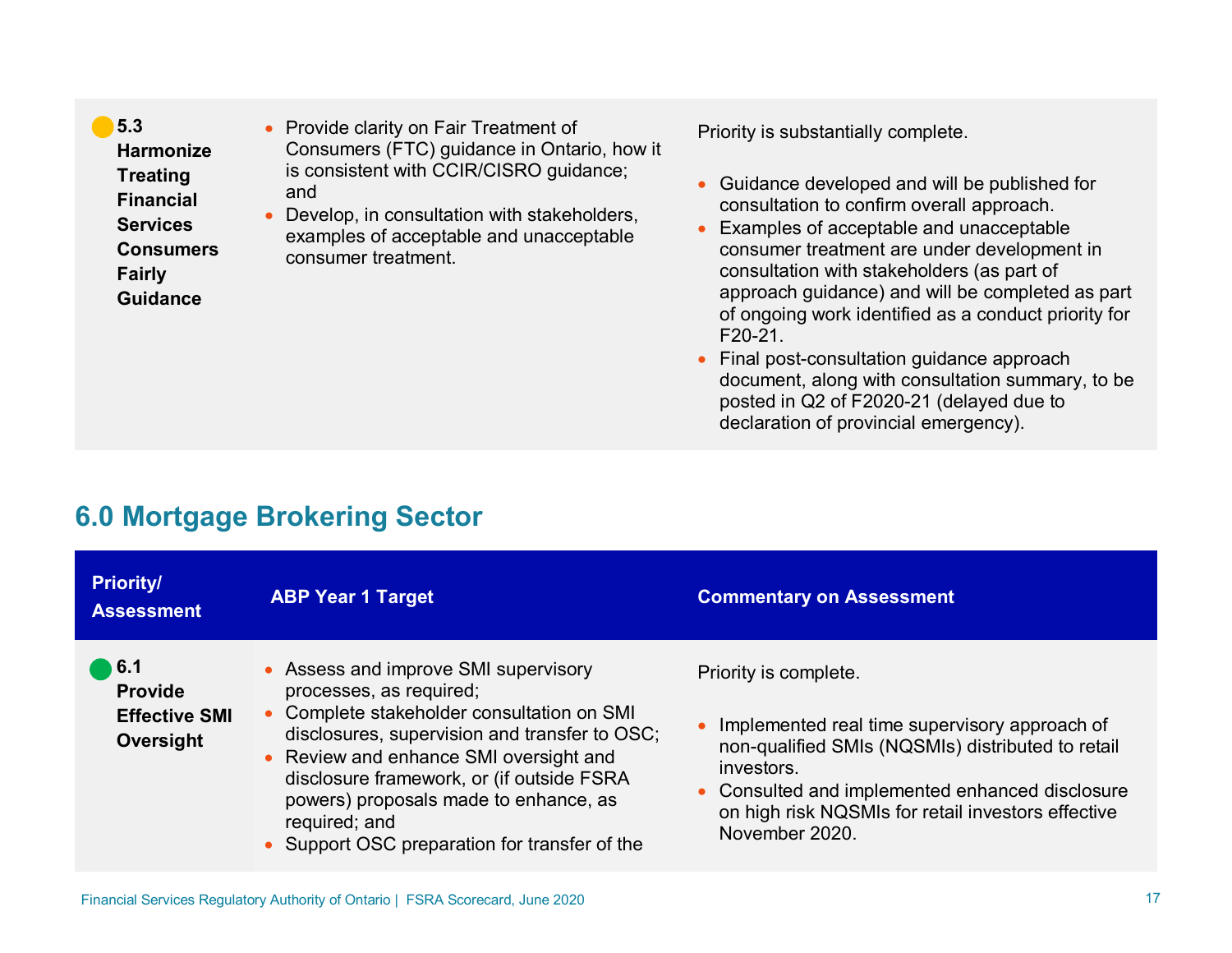|                                                                                        | regulation of non-qualified SMI offerings.                                                                                                                                                                                                                             | Implemented burden reduction measures for<br>distributions to sophisticated investors.<br>Published guidance regarding disclosure required<br>to protect investors during times of market<br>disruption.<br>Working with the Ministry of Finance and OSC on<br>the transition of NQSMI oversight to the OSC.                                                                                                                                                                                                                                                                |
|----------------------------------------------------------------------------------------|------------------------------------------------------------------------------------------------------------------------------------------------------------------------------------------------------------------------------------------------------------------------|-----------------------------------------------------------------------------------------------------------------------------------------------------------------------------------------------------------------------------------------------------------------------------------------------------------------------------------------------------------------------------------------------------------------------------------------------------------------------------------------------------------------------------------------------------------------------------|
| 6.2<br><b>Improve</b><br>Licensing<br><b>Effectiveness</b><br>and<br><b>Efficiency</b> | Streamline licensing approvals and improve<br>the service levels being provided.                                                                                                                                                                                       | Priority complete.<br>Licensing unit has adopted a new approach to<br>leverage all available staff to improve processing<br>times.<br>Dashboard has been created to create a visual of<br>all applications to be assigned that are in progress<br>and submitted for management approval. The<br>backlog or non-escalated files has been cleared.<br>Work continues on active escalated files.                                                                                                                                                                               |
| 6.3<br><b>Adopt</b><br><b>Industry</b><br>Code of<br><b>Conduct</b>                    | • Consult with the stakeholders regarding an<br>industry developed code of conduct; and<br>If agreed, establish supervisory practices to<br>implement ongoing supervision against the<br>code (or if not agreed upon by FSRA,<br>articulate reasons for disagreement). | Priority substantially complete; FSRA completed<br>consultations with industry associations to inform the<br>draft Code and FSRA's supervisory practices for the<br>Code (i.e., Approach Guidance).<br>• Industry associations will provide detailed<br>feedback to FSRA on the Code and FSRA's<br>proposed Approach Guidance. The original<br>timeline for feedback (i.e., end of March) has been<br>extended to help industry manage through the<br>declaration of provincial emergency.<br>FSRA working to finalize code of conduct<br>standards with industry partners. |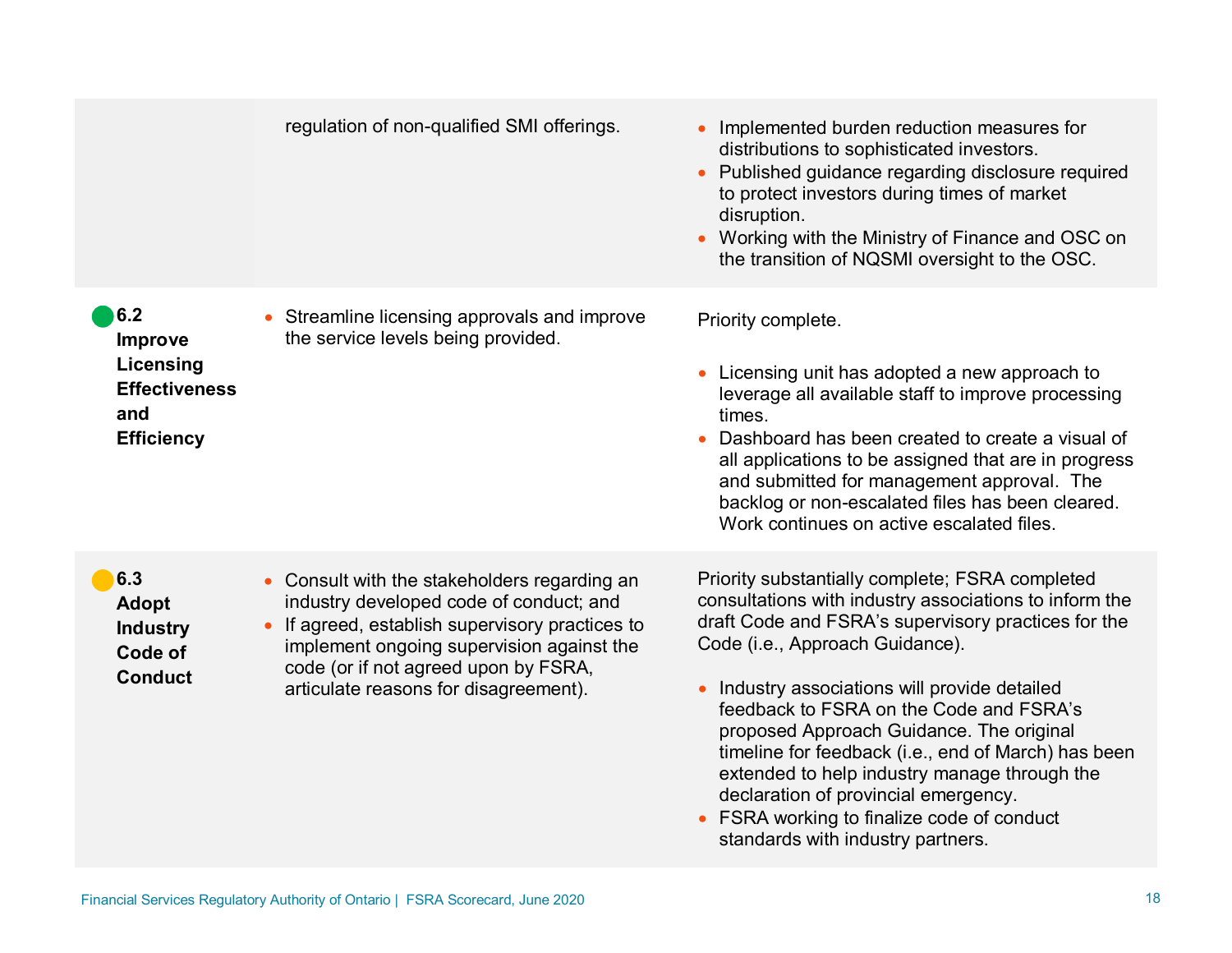- Public consultation on the Code and Approach will begin later in 2020.
- Code should be in place and adopted by industry associations in Q2 of 2020-21. Harmonization of the Code by MBRCC members expected in 2021- 22.

## <span id="page-18-0"></span>**7.0 Pension Sector**

| <b>Priority/</b><br><b>Assessment</b>                         | <b>ABP Year 1 Target</b>                                                                                                                                                                                                                                                                                                                                                                                                                                                      | <b>Commentary on Assessment</b>                                                                                                                                                                                                                                                                                                                                                                                                                                                                                                                                                                                                                                                                                                                        |
|---------------------------------------------------------------|-------------------------------------------------------------------------------------------------------------------------------------------------------------------------------------------------------------------------------------------------------------------------------------------------------------------------------------------------------------------------------------------------------------------------------------------------------------------------------|--------------------------------------------------------------------------------------------------------------------------------------------------------------------------------------------------------------------------------------------------------------------------------------------------------------------------------------------------------------------------------------------------------------------------------------------------------------------------------------------------------------------------------------------------------------------------------------------------------------------------------------------------------------------------------------------------------------------------------------------------------|
| $\blacksquare$ 7.1<br><b>Support Plan</b><br><b>Evolution</b> | Complete consultation and make concrete<br>changes to processes and structures and to<br>the manner in which large and evolving<br>plans are supervised and supported; and<br>Complete review of guidance that will be of<br>$\bullet$<br>greatest impact to the pension sector;<br>update high priority guidance; develop plan<br>in consultation with stakeholders to<br>update/refresh remaining guidance,<br>including timelines, and commence<br>implementation of plan. | Multi-year Priority; deliverables for FY2019-2020<br>complete.<br>Developed, consulted and finalized principles to<br>guide the oversight of the Pension Sector.<br>• A special purpose technical advisory committee<br>(TAC) was created to review regulatory processes<br>and legislative requirements that apply to asset<br>transfers, beginning to end, with a view of reducing<br>regulatory burden and improving regulatory<br>effectiveness. Refreshed guidance to be issued<br>summer 2020. The new expedited process is<br>anticipated to reduce approval time to 120 days<br>when fully implemented.<br>Stakeholders were consulted pre-launch on plan to<br>update and prioritize inherited guidance.<br>Implementation commenced with the |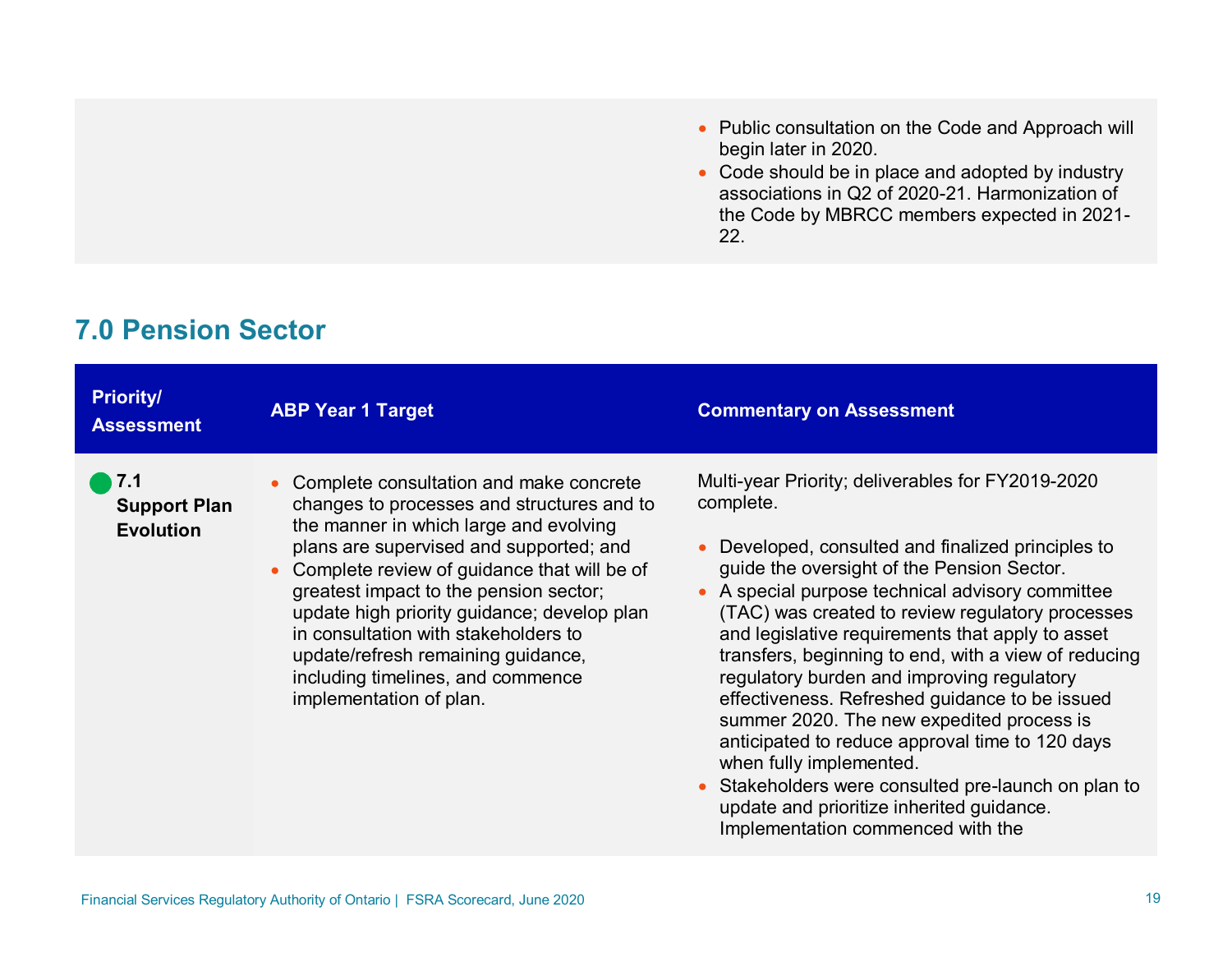**7.2 Review Prudential Supervision Framework**

- Develop prudential supervision framework in consultation with stakeholders (e.g., principles, processes, policies and practices required to develop and implement the framework);
- Implement tools to enable risk assessment in pension sector, and consider unique nature and characteristics of plan types; and
- Develop and implement processes to protect the rights of pension plan beneficiaries and the Pension Benefit Guarantee Fund (PBGF), including Board advice with respect to the PBGF.

• Consult with stakeholders on how to tailor regulatory processes to ensure appropriate focus of limited pension regulation resources establishment of 3 TACs for asset transfers, missing members and family law (see 7.3)

• Implemented changes to organizational structure.

Multi-year Priority. Deliverables for FY2019-2020 complete.

- A special purpose TAC was created to develop FSRA's approach to supervise and engage with single-employer defined benefit (DB) plans where there may be a concern over the security of benefits. The Approach was developed and finalized, including a 45-day public consultation.
- Conducted analysis to assess the long-term financial sustainability of the PBGF, inform a more appropriate return-seeking investment strategy.
- Conducted a targeted review of DB MEPPs. Findings will be socialized with the sector beginning summer 2020. Work to continue in FY20-21.
- Enhancing the prudential supervision of large public sector plans included sharing initial observations on investment risk governance, closing off FSCO's leverage analysis and forming a Working Group with the CROs to evaluate systemic risk, liquidity risk, valuation model risk and desired disclosures – work to continue in FY20-21.

Multi-year Priority. Deliverables for FY2019-2020 complete.

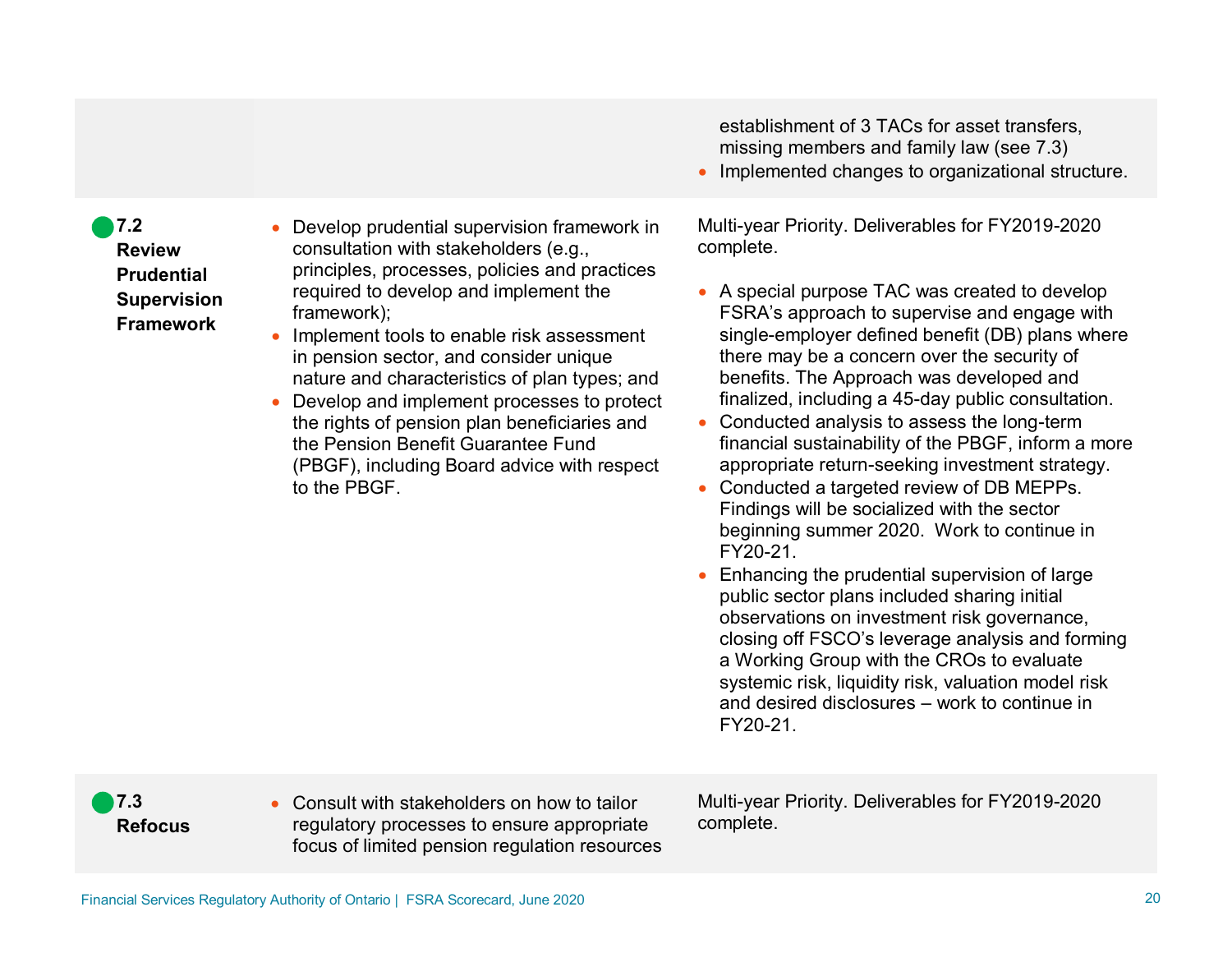**Pension Regulation on Burden Reduction**

on higher-value regulatory and supervisory objectives;

- Develop and solicit input on a principlesbased framework to guide changes to processes, structures, policies and guidance; and
- Develop and commence a plan to implement improved principles-based processes to use discretion and issue guidance to provide clarity/simplicity and reduce burden.
- Special purpose TAC for missing members concluded its work in February. Through this engagement, FSRA refreshed two guidance documents on Principles and Practices Regarding Missing Members and the Waiver of Biennial Statements for Missing Former and Retired Members. 45-day consultation period will open in summer 2020. FSRA will begin collecting missing member data in 2020 and will continue to explore governmental partnerships to assist plan administrators in reconnecting plan members with their pensions.
- Special purpose TAC for family law matters was formed and will begin its work in June 2020.
- Published Pension's first Approach in October 2019 setting out requirements after certain annuity purchases for DB plans.
- Initiated a review to re-engineer key processes, focus resources on high-value regulatory activity, reduce unnecessary regulatory burden and lowreturn regulatory activities, re-define performance standards and identify technology needs.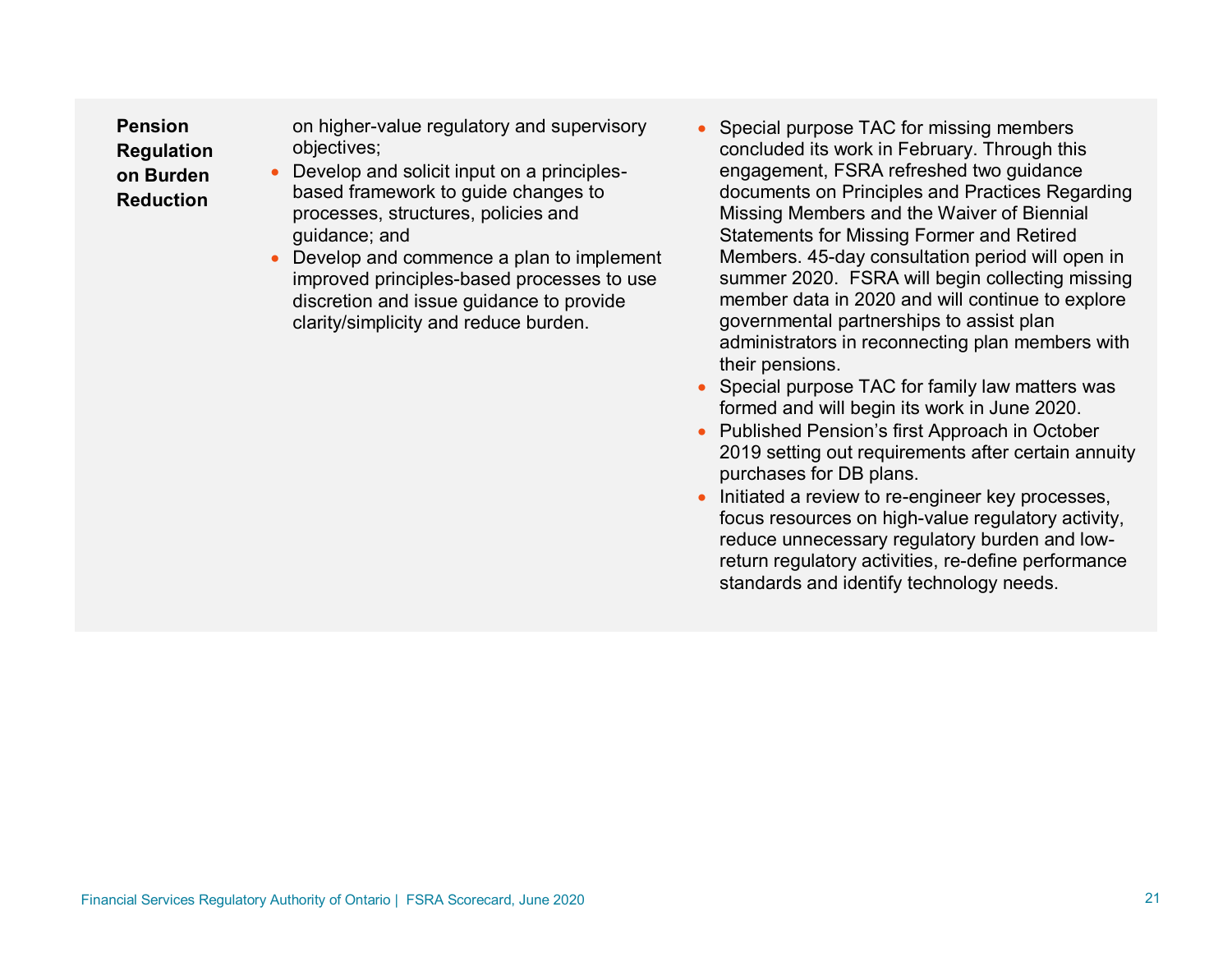# <span id="page-21-0"></span>**8.0 Financial Planners & Advisors**

| <b>Priority/</b><br><b>Assessment</b>                                                       | <b>ABP Year 1 Target</b>                                                                                                                                                                                                                                                                                                                                                                                             | <b>Commentary on Assessment</b>                                                                                                                                                                                                                                                                                                                                                                                                                                                                                                                                                                                                                                                                                                                                                                                                                                                               |
|---------------------------------------------------------------------------------------------|----------------------------------------------------------------------------------------------------------------------------------------------------------------------------------------------------------------------------------------------------------------------------------------------------------------------------------------------------------------------------------------------------------------------|-----------------------------------------------------------------------------------------------------------------------------------------------------------------------------------------------------------------------------------------------------------------------------------------------------------------------------------------------------------------------------------------------------------------------------------------------------------------------------------------------------------------------------------------------------------------------------------------------------------------------------------------------------------------------------------------------------------------------------------------------------------------------------------------------------------------------------------------------------------------------------------------------|
| 8.1<br><b>Regulation of</b><br><b>Financial</b><br><b>Planners &amp;</b><br><b>Advisors</b> | In consultation with industry, the MOF and<br>consumer advocates, develop<br>rules/requirements for the sector and plans<br>for implementation;<br>Develop rules that will help to control entry<br>into the sector and help remove non-<br>compliant registrants from the sector<br>Overall, enhance consumer protection and<br>professionalism without introducing<br>unnecessary regulatory burden on the sector. | Priority is substantially complete; all work that is not<br>dependent on Government decisions or actions is<br>complete.<br>• FSRA has been developing a framework for<br>implementing the requirements of the Financial<br>Professionals Title Protection Act, 2019.<br>• FSRA has consulted with a wide range of<br>stakeholders.<br>• The framework will include new rules relating to:<br>Minimum standards for the credentials that<br>must be held by 'Financial Planner' (FP) and<br>'Financial Advisor' (FA) title users.<br>Transition period that will be made available<br>for existing FPs and FAs.<br>$\triangleright$ Approval criteria for entities that apply to<br>become credentialing bodies.<br>Once implemented, the new requirements will help<br>define and regulate the use of the FP and FA<br>titles, and help remove non-compliant title users<br>from the sector. |